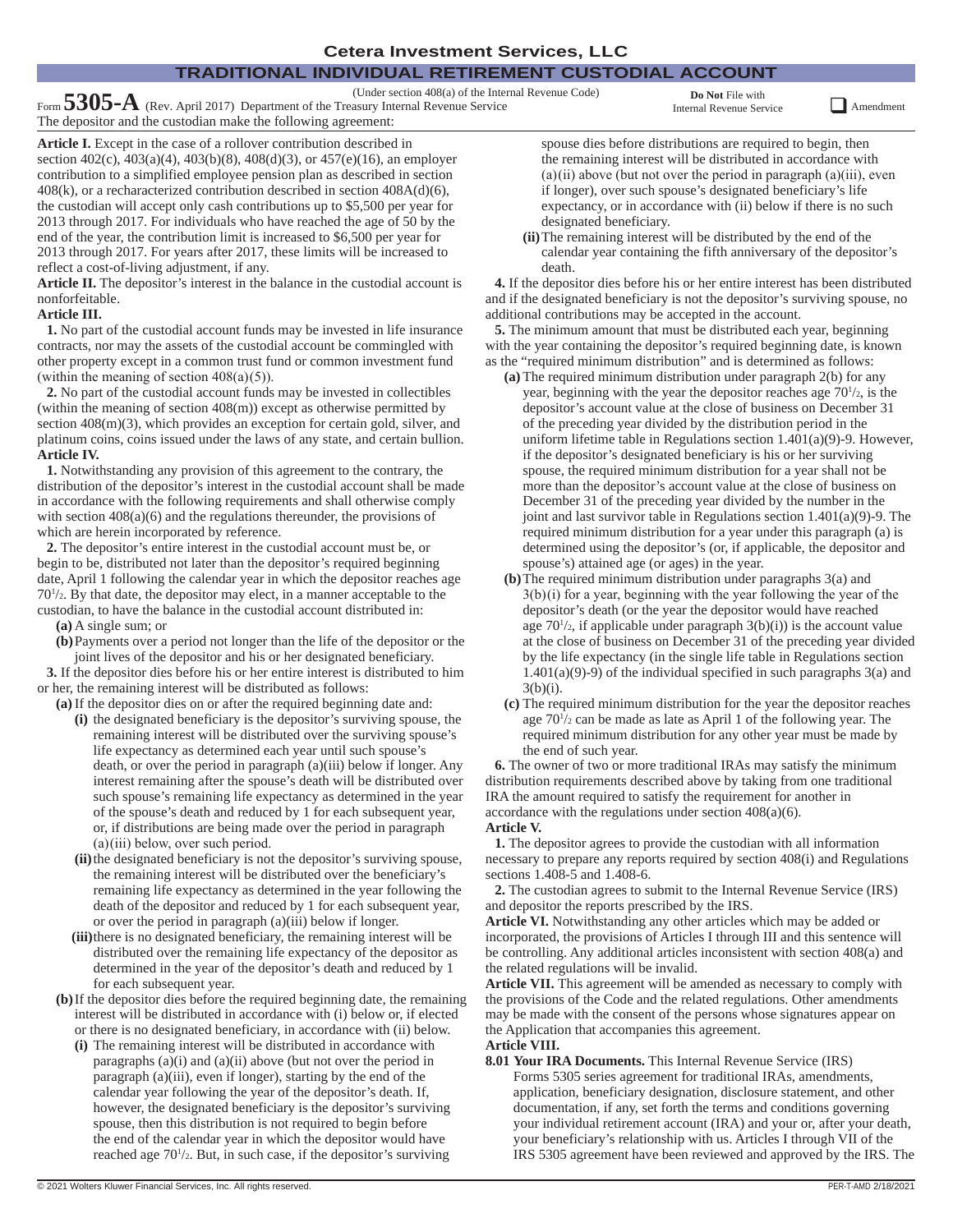disclosure statement sets forth various IRA rules in simpler language. Unless it would be inconsistent to do so, words and phrases used in this document should be construed so the singular includes the plural and the plural includes the singular.

- **8.02 Definitions.** This agreement refers to you as the depositor, and us as the custodian. References to "you," "your," and "IRA owner" will mean the depositor, and "we," "us," and "our" will mean the custodian. The terms "you" and "your" will apply to you. In the event you appoint a third party, or have a third party appointed on your behalf, to handle certain transactions affecting your IRA, such agent will be considered "you" for purposes of this agreement. Additionally, references to "IRA" will mean the custodial account.
- **8.03 Additional Provisions.** Additional provisions may be attached to, and made a part of, this agreement by either party. The provisions must be in writing, agreed to by us, and in a format acceptable to us.
- **8.04 Our Fees and Expenses.** We may charge reasonable fees and are entitled to reimbursement for any expenses we incur in establishing and maintaining your IRA. We may change the fees at any time by providing you with notice of such changes. We will provide you with fee disclosures and policies. We may deduct fees directly from your IRA assets or bill you separately. The payment of fees has no effect on your contributions. Additionally, we have the right to liquidate your IRA assets to pay such fees and expenses. If you do not direct us on the liquidation, we will liquidate the assets of our choice and will not be responsible for any losses or claims that may arise out of the liquidation.
- **8.05 Amendments.** We may amend your IRA in any respect and at any time, including retroactively, to comply with applicable laws governing retirement plans and the corresponding regulations. Any other amendments shall require your consent, by action or no action, and will be preceded by written notice to you. Unless otherwise required, you are deemed to automatically consent to an amendment, which means that your written approval is not required for the amendment to apply to the IRA. In certain instances the governing law or our policies may require us to secure your written consent before an amendment can be applied to the IRA. If you want to withhold your consent to an amendment, you must provide us with a written objection within 30 days of the receipt date of the amendment.
- **8.06 Notice and Delivery.** Any notice mailed to you will be deemed delivered and received by you, five days after the postmark date. This fifth day following the postmark is the receipt date. Notices will be mailed to the last address we have in our records. You are responsible for ensuring that we have your proper mailing address. Upon your consent, we may provide you with notice in a delivery format other than by mail. Such formats may include various electronic deliveries. Any notice, including terminations, change in personal information, or contributions mailed to us will be deemed delivered when actually received by us based on our ordinary business practices. All notices must be in writing unless our policies and procedures provide for oral notices.
- **8.07 Applicable Laws.** This agreement will be construed and interpreted in accordance with the laws of, and venued in, our state of domicile.
- **8.08 Disqualifying Provisions.** Any provision of this agreement that would disqualify the IRA will be disregarded to the extent necessary to maintain the account as an IRA.
- **8.09 Interpretation.** If any question arises as to the meaning of any provision of this agreement, then we shall be authorized to interpret any such provision, and our interpretation will be binding upon all parties.
- **8.10 Representations and Indemnity.** You represent that any information you or your agents provide to us is accurate and complete, and that your actions comply with this agreement and applicable laws governing retirement plans. You understand that we will rely on the information provided by you, and that we have no duty to inquire about or investigate such information. We are not responsible for any losses or expenses that may result from your information, direction, or actions, including your failure to act. You agree to hold us harmless, to indemnify, and to defend us against any and all actions or claims arising from, and liabilities and losses incurred by reason of your information, direction, or actions. Additionally, you represent that it is your responsibility to seek the guidance of a tax or legal professional for your IRA issues.

We are not responsible for determining whether any contributions or distributions comply with this agreement or the federal laws governing retirement plans. We are not responsible for any taxes, judgments, penalties or expenses incurred in connection with your IRA, or any losses that are a result of events beyond our control. We have no responsibility to process transactions until after we have received appropriate direction and documentation, and we have had a reasonable opportunity to process the transactions. We are not responsible for interpreting or directing beneficiary designations or divisions, including separate accounting, court orders, penalty exception determinations, or other similar situations.

#### **8.11 Investment of IRA Assets.**

This IRA is being offered in conjunction with broker-dealers affiliated with us. The investment services and options are provided by those affiliated broker-dealers. Your investment account will be held by Pershing, LLC.

Your broker-dealer will provide you with information regarding the self-directed investment options available to you, including nondeposit investments such as annuities, mutual funds, stocks, bonds and government, municipal and U.S. Treasury securities. Deposit investments may also be available, including savings, share and/or money market accounts, and certificates of deposit. These investments are subject to investment risks, including possible loss of the principal amount invested.

A Qualifying Longevity Annuity Contract (QLAC) is an investment vehicle and payout option we may choose to allow or purchase on your behalf. In summary, a QLAC is an annuity contract purchased from an insurance company that provides a delayed annuity payment starting date which will be after your required beginning date (RBD) but must begin no later than the first day of the month following your 85th birthday. Premiums paid from your IRA to purchase a QLAC are limited to the lesser of: \$135,000 (subject to annual cost-of-living adjustments) or 25% of your aggregated traditional (including SEP) and SIMPLE IRA balances. The \$135,000 limit is also reduced by the amount of premium you paid from an employer-sponsored retirement plan (i.e., 401(k) plan) to purchase a QLAC. We may rely on your representations that premiums paid for your QLAC(s) in other IRAs or employer plans do not exceed the \$135,000 limit nor exceed 25% of aggregated IRA balances. Please refer to the Disclosure Statement for additional QLAC information.

Contributions will be invested by your broker-dealer in accordance with your instructions. If you fail to provide instructions, we will either return the contribution to your employer or hold all or part of it. We are not responsible for any losses you may incur by failing to provide appropriate investment directions to your broker-dealer. Your investments will generally be registered in our name or in Pershing or its nominee's name for the benefit of your IRA.

Based on our policies and those of your broker-dealer, we may allow you to delegate investment responsibility to your agent. You are solely responsible for the actions of your agent, as neither we nor your broker-dealer will monitor your agent's actions. We are not responsible for the suitability of your investments.

Certain investment fees may be charged to your IRA and cannot be paid by you. In those instances, we, your broker-dealer and/or Pershing may liquidate your investments to pay these fees and expenses, federal tax levies or other assessments on your IRA. If you do not give us, your broker-dealer or Pershing direction regarding which investments to liquidate, the investments to liquidate will be chosen by us, your broker-dealer or Pershing.

**8.12 Distributions.** Withdrawal requests must be in a format acceptable to us, or on forms provided by us. We may require you, or your beneficiary after your death, to elect a distribution reason, provide documentation, and provide a proper tax identification number before we process a distribution. These withdrawals may be subject to taxes, withholding, and penalties. Distributions will generally be in cash or in kind based on our policies. In-kind distributions will be valued according to our policies at the time of the distribution.

Required minimum distributions will be based on Treasury Regulations  $1.401(a)(9)$  and  $1.408-8$  in addition to our then current policies and procedures. The required minimum distribution regulations are described within the Disclosure Statement. In the event you, or your beneficiary after your death, fail to take a required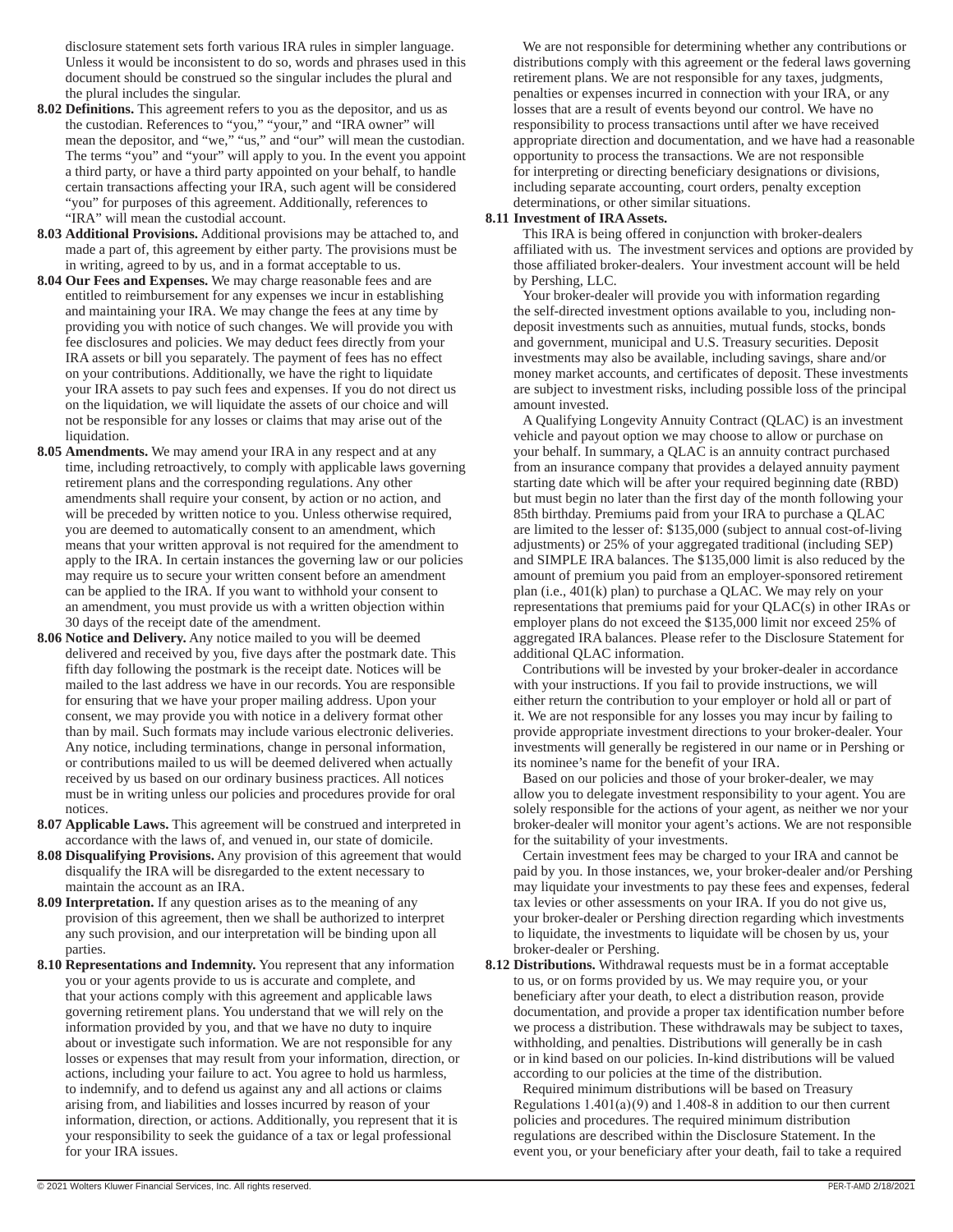minimum distribution we may do nothing, distribute your entire IRA balance, or distribute the amount of your required minimum distribution based on our own calculation.

- **8.13 Cash or In-Kind Contributions.** We may accept transfers, rollovers, recharacterizations, and other similar contributions in cash or in kind from other IRAs, eligible retirement plans, and as allowed by law. Prior to completing such transactions we may require that you provide certain information in a format acceptable to us. In-kind contributions will be valued according to our policies and procedures at the time of the contribution.
- **8.14 Reports and Records.** We will maintain the records necessary for IRS reporting on this IRA. Required reports will be provided to you, or your beneficiary after your death, and the IRS. If you believe that your report is inaccurate or incomplete you must notify us in writing within 30 days following the receipt date. Your investments may require additional state and federal reporting.
- **8.15 Termination.** You may terminate this agreement without our consent by providing us with a written notice of termination. A termination and the resulting distribution or transfer will be processed and completed as soon as administratively feasible following the receipt of proper notice. At the time of termination we may retain the sum necessary to cover any fees and expenses, taxes, or investment penalties.
- **8.16 Our Resignation.** We can resign at any time by providing you with 30 days written notice prior to the resignation date, or within five days of our receipt of your written objection to an amendment. In the event you materially breach this agreement, we can terminate this agreement by providing you with five days prior written notice. Upon our resignation, you must appoint a qualified successor custodian or trustee. Your IRA assets will be transferred to the successor custodian or trustee once we have received appropriate direction. Transfers will be completed within a reasonable time following our resignation notice and the payment of your remaining IRA fees or expenses. At the time of resignation we may retain the sum necessary to cover any fees and expenses, taxes, or investment penalties. If you fail to provide us with acceptable transfer direction within 30 days from the date of the notice, we can transfer the assets to a successor custodian or trustee of our choice, distribute the assets to you in kind, or liquidate the assets and distribute them to you in cash.
- **8.17 Successor Organization.** If we merge with, purchase, or are acquired by, another organization, such organization, if qualified, may automatically become the successor custodian or trustee of your IRA.
- **8.18 Arbitration Clause. THIS AGREEMENT CONTAINS A PREDISPUTE ARBITRATION CLAUSE. BY SIGNING AN ARBITRATION AGREEMENT THE PARTIES AGREE AS FOLLOWS:**
- (A) ALL PARTIES TO THIS AGREEMENT ARE GIVING UP THE RIGHT TO SUE EACH OTHER IN COURT, INCLUDING THE RIGHT TO A TRIAL BY JURY, EXCEPT AS PROVIDED BY THE

RULES OF THE ARBITRATION FORUM IN WHICH A CLAIM IS FILED.

- (B) ARBITRATION AWARDS ARE GENERALLY FINAL AND BINDING; A PARTY'S ABILITY TO HAVE A COURT REVERSE OR MODIFY AN ARBITRATION AWARD IS VERY LIMITED.
- (C) THE ABILITY OF THE PARTIES TO OBTAIN DOCUMENTS, WITNESS STATEMENTS AND OTHER DISCOVERY IS GENERALLY MORE LIMITED IN ARBITRATION THAN IN COURT PROCEEDINGS.
- (D) THE ARBITRATORS DO NOT HAVE TO EXPLAIN THE REASON(S) FOR THEIR AWARD UNLESS, IN AN ELIGIBLE CASE, A JOINT REQUEST FOR AN EXPLAINED DECISION HAS BEEN SUBMITTED BY ALL PARTIES TO THE PANEL AT LEAST 2O DAYS PRIOR TO THE FIRST SCHEDULED HEARING DATE.
- (E) THE PANEL OF ARBITRATORS WILL TYPICALLY INCLUDE A MINORITY OF ARBITRATORS WHO WERE OR ARE AFFILIATED WITH THE SECURITIES INDUSTRY.
- (F) THE RULES OF SOME ARBITRATION FORUMS MAY IMPOSE TIME LIMITS FOR BRINGING A CLAIM IN ARBITRATION. IN SOME CASES, A CLAIM THAT IS INELIGIBLE FOR ARBITRATION MAY BE BROUGHT IN COURT.
- (G) THE RULES OF THE ARBITRATION FORUM IN WHICH THE CLAIM IS FILED, AND ANY AMENDMENTS THERETO, SHALL BE INCORPORATED INTO THIS AGREEMENT. YOU AGREE THAT ANY DISPUTE BETWEEN YOU AND US ARISING OUT OF THIS AGREEMENT SHALL BE SUBMITTED TO ARBITRATION CONDUCTED UNDER THE THEN APPLICABLE PROVISIONS OF THE CODE OF ARBITRATION PROCEDURE OF FINRA. ARBITRATION MUST BE COMMENCED WITHIN THE APPLICABLE STATUTE OF LIMITATIONS. THE ARBITRATION AWARD SHALL BE FINAL AND JUDGMENT MAY BE ENTERED ON THE AWARD IN ANY COURT, STATE OR FEDERAL, HAVING JURISDICTION. NO PERSON SHALL BRING A PUTATIVE OR CERTIFIED CLASS ACTION TO ARBITRATION, NOR SEEK TO ENFORCE ANY PRE-DISPUTE ARBITRATION AGREEMENT AGAINST ANY PERSON WHO HAS INITIATED IN COURT A PUTATIVE CLASS ACTION; OR WHO IS A MEMBER OF A PUTATIVE CLASS WHO HAS NOT OPTED OUT OF THE CLASS WITH RESPECT TO ANY CLAIMS ENCOMPASSED BY THE PUTATIVE CLASS ACTION UNTIL: (I) THE CLASS CERTIFICATION IS DENIED; OR (II) THE CLASS IS DECERTIFIED; OR (III) THE CUSTOMER IS EXCLUDED FROM THE CLASS BY THE COURT. SUCH FORBEARANCE TO ENFORCE AN AGREEMENT TO ARBITRATE SHALL NOT CONSTITUTE A WAIVER OF ANY RIGHTS UNDER THIS AGREEMENT EXCEPT TO THE EXTENT STATED HEREIN.

#### **IRS FORM 5305-A INSTRUCTIONS (Rev. 4-2017)**

## **General Instructions**

Section references are to the Internal Revenue Code unless otherwise noted.

#### **Purpose of Form**

Form 5305-A is a model custodial account agreement that meets the requirements of section 408(a). However, only Articles I through VII have been reviewed by the IRS. A traditional individual retirement account (traditional IRA) is established after the form is fully executed by both the individual (depositor) and the custodian. To make a regular contribution to a traditional IRA for a year, the IRA must be established no later than the due date of the individual's income tax return for the tax year (excluding extensions). This account must be created in the United States for the exclusive benefit of the depositor and his or her beneficiaries.

**Do not** file Form 5305-A with the IRS. Instead, keep it with your records.

For more information on IRAs, including the required disclosures the custodian must give the depositor, see **Pub. 590-A,** Contributions to Individual Retirement Arrangements (IRAs), and **Pub. 590-B,** Distributions from Individual Retirement Arrangements (IRAs).

#### **Definitions**

**Custodian.** The custodian must be a bank or savings and loan association, as defined in section 408(n), or any person who has the approval of the IRS to act as custodian. Depositor. The depositor is the person who establishes the custodial account.

#### **Traditional IRA for Nonworking Spouse**

Form 5305-A may be used to establish the IRA custodial account for a nonworking spouse.

Contributions to an IRA custodial account for a nonworking spouse must be made to a separate IRA custodial account established by the nonworking spouse.

## **Specific Instructions**

**Article IV.** Distributions made under this article may be made in a single sum, periodic payment, or a combination of both. The distribution option should be reviewed in the year the depositor reaches age  $70\frac{1}{2}$  to ensure that the requirements of section 408(a)(6) have been met.

**Article VIII.** Article VIII and any that follow it may incorporate additional provisions that are agreed to by the depositor and custodian to complete the agreement. They may include, for example, definitions, investment powers, voting rights, exculpatory provisions, amendment and termination, removal of the custodian, custodian's fees, state law requirements, beginning date of distributions, accepting only cash, treatment of excess contributions, prohibited transactions with the depositor, etc. Attach additional pages if necessary.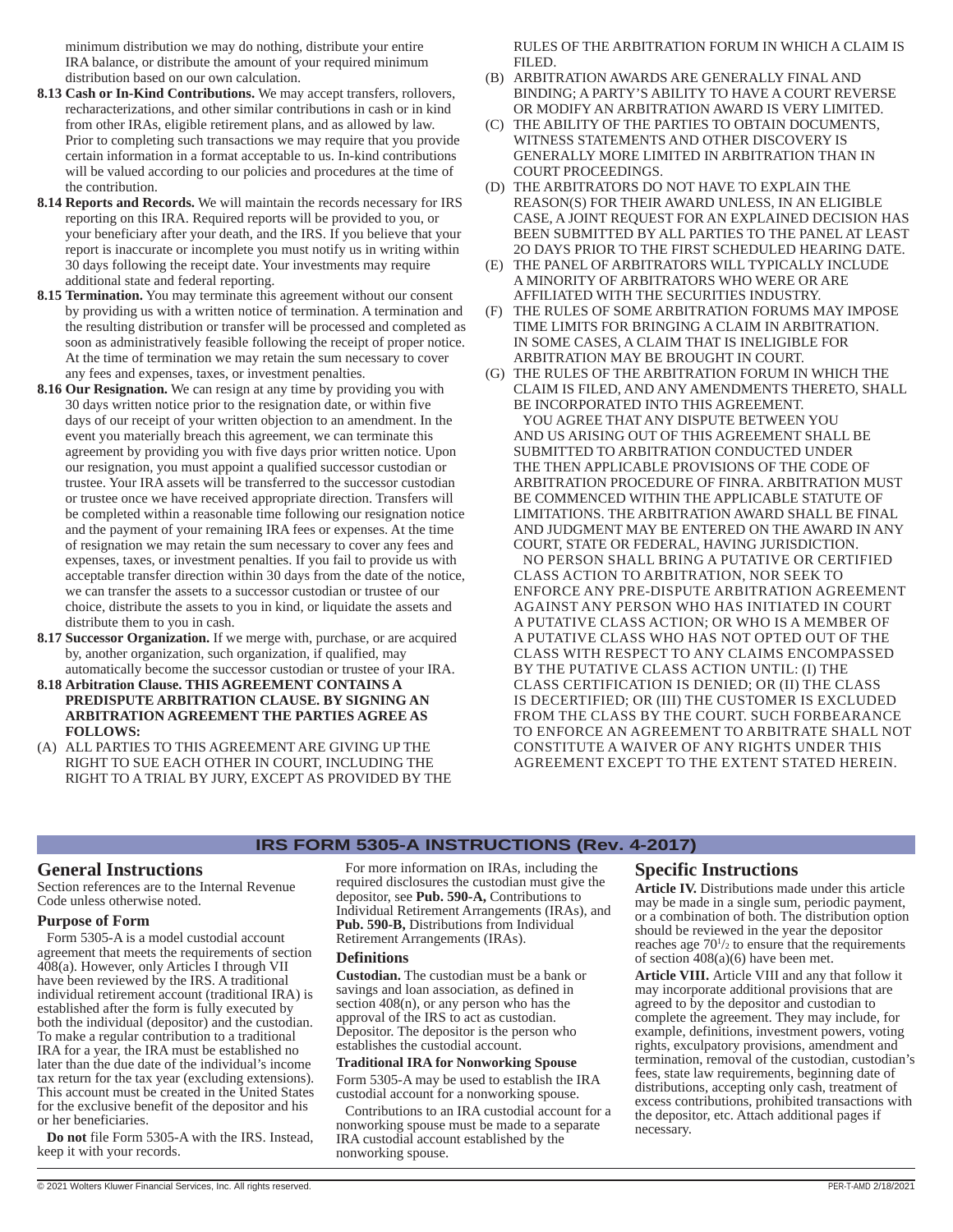## **TRADITIONAL IRA DISCLOSURE STATEMENT**

**Right to Revoke Your IRA.** With some exceptions, you have the right to revoke this individual retirement account (IRA) within seven days of receiving this Disclosure Statement. If you revoke your IRA, we will return your entire IRA contribution without any adjustment for items such as sales commissions, administrative expenses, or fluctuation in market value. Exceptions to your right of revocation include that you may not revoke an IRA established with a recharacterized contribution, nor do you have the right to revoke upon amendment of this agreement.

You may revoke your IRA by providing us with written notice. The revocation notice may be mailed by first-class mail, or hand delivered to us. If your notice is mailed by first-class, postage pre-paid mail, the revocation will be deemed mailed on the date of the postmark.

If you have any questions or concerns regarding the revocation of your IRA, please call or write to us. Our telephone number, address, and contact name, to be used for communications, can be found on the application that accompanies this Disclosure Statement and Internal Revenue Service (IRS) Forms 5305 series agreement. **This Disclosure Statement.** This Disclosure Statement provides you, and your beneficiaries after your death, with a summary of the rules and regulations governing this IRA.

**Definitions.** The IRS Forms 5305 series agreement for traditional IRAs contains a definitions section. The definitions found in such section apply to this agreement. The IRS refers to you as the depositor, and us as the custodian. References to "you," "your," and "IRA owner" will mean the depositor, and "we," "us," and "our" will mean the custodian. The terms "you" and "your" will apply to you. In the event you appoint a third party, or have a third party appointed on your behalf to handle certain transactions affecting your IRA, such third party will be considered your agent and, therefore, "you" for purposes of this agreement. Additionally, references to "IRA" and "traditional IRA" will mean the custodial account and include an IRA indicated to be a SEP IRA.

**For Additional Guidance.** It is in your best interest to seek the guidance of a tax or legal professional before completing any IRA establishment documents. For more information, you can also refer to IRS Publication 590-A, *Contributions to Individual Retirement Arrangements (IRAs)*, IRS Publication 590-B, *Distributions from Individual Retirement Arrangements (IRAs)*, instructions to your federal income tax return, or the IRS's web site at www.irs.gov.

## **IRA Restrictions and Approval.**

- **1. IRS Form 5305 or 5305-A Agreement.** This Disclosure Statement and the IRS Forms 5305 series agreement, amendments, application, and additional provisions set forth the terms and conditions governing your traditional IRA. Such documents are the agreement.
- **2. Individual/Beneficiary Benefit.** This IRA must be for the exclusive benefit of you and, upon your death, your beneficiaries. The IRA must be established in your name and not in the name of your beneficiary, living trust, or another party or entity.
- **3. Beneficiary Designation.** By completing the appropriate section on the corresponding IRA application you may designate any person(s) as your beneficiary to receive your IRA assets upon your death. You may also change or revoke an existing designation in such manner and in accordance with such rules as your we prescribe for this purpose. If there is no beneficiary designation on file at the time of your death, or if none of the beneficiaries on file are alive at the time of your death, your IRA assets will be paid to your estate. We may rely on the latest beneficiary designation on file at the time of your death, will be fully protected in doing so, and will have no liability whatsoever to any person making a claim to the IRA assets under a subsequently filed designation or for any other reason.
- **4. Cash Contributions.** Regular or annual IRA contributions must be in cash, which may include a check, money order, or wire transfer. It is within our discretion to accept in-kind contributions for rollovers, transfers, or recharacterizations.
- **5. IRA Custodian.** An IRA custodian must be a bank, federally insured credit union, savings and loan association, trust company, or other entity, which is approved by the Secretary of the Treasury to act as an IRA custodian.
- **6. Prohibition Against Life Insurance and Commingling.** None of your IRA assets may be invested in life insurance contracts, or commingled with other property, except in a common trust fund or common investment fund.
- **7. Nonforfeitability.** The assets in your IRA are not forfeitable.
- **8. Collectibles.** Generally, none of your IRA assets may be invested in collectibles, including any work of art, rug, or antique, metal or gem, stamp or coin, alcoholic beverage, or any other tangible personal property. If we allow, you may invest your IRA assets in the following coins and bullion: certain gold, silver, and platinum coins minted by the United States; a coin issued under the laws of any state; and any gold, silver, platinum, and palladium bullion of a certain fineness, and only if such coins and bullion are held by us. For additional guidance on collectibles, see Section 408(m) of the Internal Revenue Code (IRC).
- **9. Cash or In-Kind Rollovers.** You may be eligible to make a rollover contribution, in cash or in kind, to an IRA or certain employer-sponsored eligible retirement plans.

Rollovers to and from IRAs and eligible retirement plans are described in greater detail elsewhere in this Disclosure Statement.

- **10. Required Minimum Distribution (RMD) Rules.** Your IRA is subject to the RMD rules summarized in this agreement.
- **11. No Prohibited Transactions.** If your account stops being an IRA because you or your beneficiary engaged in a prohibited transaction, the account is treated as distributing all its assets to you at their fair market values on the first day of the year. If the total of those values is more than your basis in the IRA, you will have a taxable gain that is includible in your income.
- **12. No Pledging.** If you use a part of your IRA as security for a loan, that part is treated as a distribution and is included in your gross income. You may have to pay the 10% additional tax on early distributions.
- **13. IRS Approval of Form.** This agreement includes an IRS Forms 5305 series agreement. Articles I through VII of this IRS agreement have been reviewed and approved by the IRS. This approval is not a determination of its merits, and not an endorsement of the investments provided by us, or the operation of the IRA. Article VIII of this IRS agreement contains additional contract provisions that have not been reviewed or approved by the IRS.
- **14. State Laws.** State laws may affect your IRA in certain situations, including deductions, beneficiary designations, agency relationships, spousal consent, unclaimed property, taxes, tax withholding, and reporting.

## **IRA Eligibility and Contributions.**

**1. Regular or Annual IRA Contribution.** An annual contribution, commonly referred to as a regular contribution, is your contribution for the tax year, and is based on your and your spouse's compensation if filing jointly. Your designation of the tax year for your contribution is irrevocable. You may direct all or a portion of any tax refund directly to an IRA, up to your annual contribution limit.

If you are married and file a joint federal income tax return, you or your spouse may make a contribution on your behalf for that tax year if you or your spouse have compensation. This contribution must be made into your IRA, and it cannot exceed the contribution limits applicable to regular IRA contributions. You may make a regular IRA contribution even if you are age 70½ or older during a tax year.

**2. Compensation for Eligibility.** You are eligible to contribute to your IRA if you have compensation (also referred to as earned income).

Common examples of compensation include wages, salary, tips, bonuses, and other amounts received for providing personal services, and earned income from selfemployment. Compensation does not include earnings and profits from property such as dividends, interest, or capital gains, or pension, annuity, or deferred compensation plan amounts.

- **3. Catch-Up Contributions.** Catch-up contributions are regular IRA contributions made in addition to any other regular IRA contributions. You are eligible to make catch-up contributions if you meet the eligibility requirements for regular contributions and you attain age 50 by the end of the taxable year for which a catch-up contribution is being made.
- **4. SEP and SIMPLE IRA Contributions.** Your employer may make simplified employee pension (SEP) plan contributions to this IRA in addition to your own regular IRA contributions. Your employer is responsible for verifying the SEP eligibility requirements and determining the SEP contribution amount. This IRA cannot accept Savings Incentive Match Plan for Employees of Small Employers (SIMPLE) IRA contributions from your employer.
- **5. Maximum Contribution Limits.** Your regular (including catch-up) IRA contributions are limited to the lesser of 100 percent of your and your spouse's compensation if filing jointly or the dollar amounts set forth on the following chart:

| <b>Contribution</b><br><b>Tax Year</b> | <b>Regular</b><br><b>Contribution</b><br>Limit | Catch-Up<br><b>Contribution</b><br>Limit | Total<br><b>Contribution</b><br>Limit |  |  |
|----------------------------------------|------------------------------------------------|------------------------------------------|---------------------------------------|--|--|
| 2020                                   | \$6,000                                        | \$1,000                                  | \$7,000                               |  |  |
| 2021                                   | \$6,000                                        | \$1,000                                  | \$7,000                               |  |  |
| 2022 and later<br>vears                | $$6,000 + COLA*$                               | \$1,000                                  | $$7.000 + COLA*$                      |  |  |

\*The regular IRA contribution limits are subject to annual cost-of-living adjustments (COLAs), if any.

**6. Contribution Deadline.** You may make regular (including catch-up) IRA contributions any time for a taxable year up to and including your federal income tax return due date, excluding extensions, for that taxable year. The due date for most taxpayers is April 15. The deadline may be extended or postponed in some situations. Examples of postponed contributions include a federally declared disaster, a terroristic or military action, or service in a hazardous duty area or combat zone.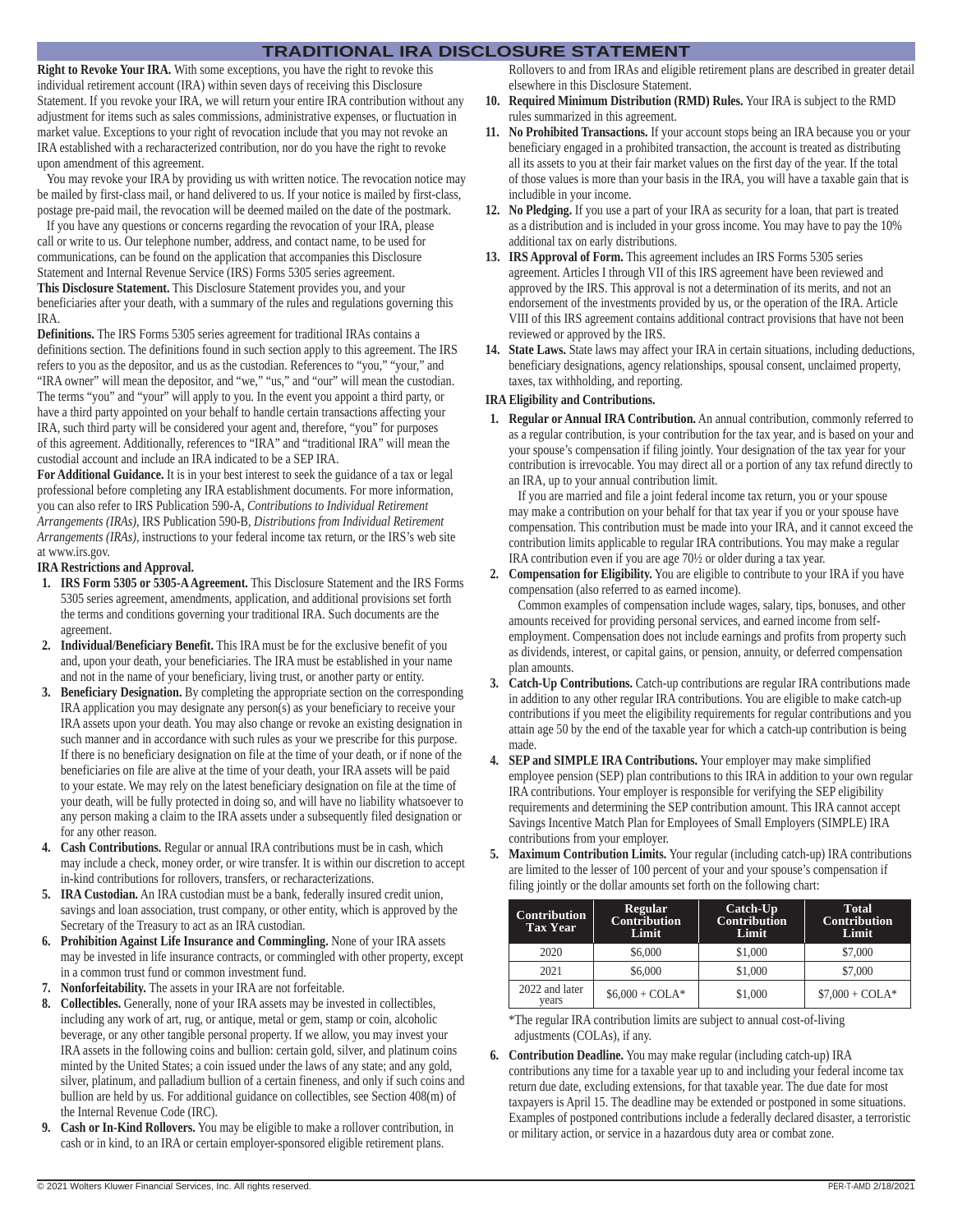**7. Roth IRA and Traditional IRA Contribution Limit.** Your combined regular (including catch-up) traditional IRA and Roth IRA contributions may not exceed the maximum contribution limit set forth in the previous chart.

**Tax Deductions.** Tax deductions apply only to your regular (including catch-up) IRA contribution amount, and the deduction may never exceed your maximum regular (including catch-up) contribution amount for the contribution year. Your deduction depends on whether you and your spouse (if applicable) are active participants, and your modified adjusted gross income (MAGI). Your MAGI is your adjusted gross income from your federal income tax return for the contribution year with certain subtractions and additions. For more information on MAGI, see the instructions to your federal income tax return or IRS Publication 590-A, *Contributions to Individual Retirement Arrangements (IRAs)*.

- **1. Active Participant.** You could be an active participant in one of the following employer-sponsored retirement plans:
	- **a.** a qualified pension, profit sharing, 401(k), money purchase pension, employee stock ownership plan, or stock bonus plan;
	- **b.** a SEP plan;
	- **c.** a SIMPLE IRA or SIMPLE 401(k) plan;
	- **d.** a qualified annuity plan of an employer;
	- **e.** a tax-sheltered annuity plan for employees of certain tax-exempt organizations or public schools;
	- **f.** a Section 501(c)(18) trust;
	- **g.** an H.R. 10 or Keogh plan (for self-employed individuals); or
	- **h.** a plan for federal, state, or local government employees or by an agency or instrumentality thereof (other than a section 457(b) plan).

For assistance in determining whether you (or your spouse) are an active participant, see your employer or a tax or legal professional. IRS Form W-2, *Wage and Tax Statement,* as provided by your employer, should indicate whether you are an active participant.

**2. Deduction Limits.** If you are not an active participant, your entire regular contribution to your IRA is generally deductible. Your marital status may affect your deduction amount. If you are an active participant, the amount you can deduct depends on your MAGI for the tax year for which the contribution applies. The following chart shows how your active participant status and tax-filing status and MAGI affect your deduction. If you are an active participant, the greater your MAGI, the lesser the amount you may deduct.

## **MAGI THRESHOLDS**

|                            | <b>Filing Status</b>                 |           |                                                       |            |                                                      |          |                                                                         |            |  |  |
|----------------------------|--------------------------------------|-----------|-------------------------------------------------------|------------|------------------------------------------------------|----------|-------------------------------------------------------------------------|------------|--|--|
| Tax<br>Year                | Single,<br><b>Active Participant</b> |           | Married, Filing Jointly,<br><b>Active Participant</b> |            | Married, Filing<br>Separately, Active<br>Participant |          | Married, Filing Jointly,<br>Not an Active Participant,<br>but Spouse Is |            |  |  |
|                            | Low End                              | High End  | Low End                                               | High End   | Low End                                              | High End | Low End                                                                 | High End   |  |  |
| 2020                       | \$65,000                             | \$75,000  | \$104,000                                             | \$124,000  | SO.                                                  | \$10,000 | \$196,000                                                               | \$206,000  |  |  |
| 2021                       | \$66,000                             | \$76,000  | \$105,000                                             | \$125,000  | \$0                                                  | \$10,000 | \$198,000                                                               | \$208,000  |  |  |
| 2022<br>and later<br>vears | \$66,000*                            | \$76,000* | \$105,000*                                            | \$125,000* | \$0                                                  | \$10,000 | \$198,000*                                                              | \$208,000* |  |  |

\*The MAGI thresholds are subject to annual cost-of-living adjustments, if any.

- **3. Deduction Calculation.** If your MAGI is equal to or is less than the applicable Low End number in the chart based on your tax-filing status, then you may deduct your entire regular (including catch-up) IRA contribution. If your MAGI meets or exceeds the High End number, you may not deduct any portion of your contribution. If your MAGI is between the Low End and High End numbers, which is the phaseout range, see your tax or legal professional for assistance in determining your deduction amount. IRS Publication 590-A, *Contributions to Individual Retirement Arrangements (IRAs)*, and the instructions to your federal income tax return also contain helpful calculation information.
- **4. Nondeductible Contributions.** You may make nondeductible contributions to your IRA if you are not able to, or choose not to, deduct your contributions. You report nondeductible contributions to the IRS on IRS Form 8606, *Nondeductible IRAs,*  which is attached to your federal income tax return for the year of the contribution. Failure to report nondeductible contributions, or the overstatement of nondeductible contributions, may result in IRS penalties.

**Nonrefundable Tax Credit.** You may be eligible to take a tax credit for your regular IRA contributions. The credit is equal to a percentage of your qualified contributions up to \$2,000. The credit cannot exceed \$1,000 for any tax year, and is in addition to any deduction that may apply. To be eligible for the tax credit, you must be age 18 or older by the end of the applicable tax year, not a dependent of another taxpayer, not a full-time student, and satisfy certain restrictions on distributions.

**Moving Assets To and From IRAs.** There are a variety of transactions that allow you to move your retirement assets to and from your IRAs and certain other eligible retirement plans in cash or in kind based on our policies. We have sole discretion on whether we will accept, and how we will process, movements of assets to and from IRAs. We or any other financial organizations involved in the transaction may require documentation for such activities.

- **1. IRA-to-IRA Transfers.** You may transfer all or a portion of your traditional IRA assets from one traditional IRA to another traditional IRA. An IRA transfer means that the IRA assets move from one IRA to another IRA in a manner that prevents you from cashing or liquidating the IRA assets, or even depositing the assets anywhere except in the receiving IRA. Transfers are not taxable or reportable, and the IRS does not impose timing or frequency restrictions on transfers. You may be required to complete a transfer authorization form prior to transferring your IRA assets.
- **2. IRA-to-IRA Rollovers.** An IRA rollover is another way to move assets tax-free between IRAs. You may roll over all or a portion of your IRA assets by taking a distribution from an IRA and recontributing it as a rollover contribution into the same or another IRA. A rollover contribution is irrevocable. You must report your IRA rollover to the IRS on your federal income tax return. Your contribution may only be designated as a rollover if the IRA distribution is deposited within 60 calendar days following the date you receive the distributed assets. The 60-day period may be extended to 120 days for a first-time homebuyer distribution where there is a delay or cancellation in the purchase or construction of the home. You are limited to one rollover per 1-year (12-month) period. You may only roll over one IRA distribution per 1-year period aggregated between all of your IRAs. For this purpose IRA includes rollovers among traditional (including SEP), SIMPLE, and Roth IRAs. For example, if you have IRA 1, IRA 2, and IRA 3, and take a distribution from IRA 1 and roll it over into a new IRA 4, you will have to wait 1 year from the date of that distribution to take another distribution from any of your IRAs and subsequently roll it over into an IRA. The 1-year limitation does not apply to rollovers related to first-time homebuyer distributions, distributions converted to a Roth IRA, and rollovers to or from an employer-sponsored eligible retirement plan.
- **3. Rollovers and Transfers from SIMPLE IRAs.** You may not roll over or transfer assets from a SIMPLE IRA to a traditional IRA or other eligible retirement plan until two years have passed since the date on which you first participated in an employer's SIMPLE, which is the initial contribution date. If you participated in SIMPLEs of different employers, the initial contribution date and two-year period are determined separately for SIMPLE IRA assets from each employer.
- **4. Rollovers to SIMPLE IRAs.** You may not roll over assets to a SIMPLE IRA from a traditional IRA or other eligible retirement plan until two years have passed since you first participated in an employer's SIMPLE, which is the initial contribution date. If you participated in SIMPLEs of different employers, the initial contribution date and two-year period are determined separately for SIMPLE IRA assets from each employer.
- **5. Rollovers from Employer-Sponsored Eligible Retirement Plans.** You may directly or indirectly roll over assets from an eligible retirement plan, sponsored by your employer, into your IRA. Your plan administrator or employer is responsible for determining the amount of your assets in its eligible retirement plan that are eligible for rollover to an IRA or other eligible retirement plan.
	- **a. Eligible Retirement Plan.** Eligible retirement plans include qualified trusts under IRC Section 401(a), annuity plans under IRC Section 403(a), annuity contracts under IRC Section 403(b), and certain governmental IRC Section 457(b) plans. Common names for these plans include 401(k), profit sharing, pension, money purchase, federal thrift savings, and tax-sheltered annuity plans.
	- **b. Eligible Distribution.** Not all distributions from an employer-sponsored eligible retirement plan are eligible for rollover to an IRA. The most common distributions, which are not eligible for rollover, include RMDs, defaulted loans, substantially equal periodic payments as defined in IRC Section 402(c)(4)(A), distributions paid to nonspouse beneficiaries, and hardship distributions. Your employer determines which assets may not be rolled over, and must provide you with an IRC Section 402(f) notice of taxation, which explains the tax issues concerning distributions.
	- **c. Direct Rollover.** A direct rollover moves eligible retirement plan assets from your employer-sponsored eligible retirement plan to your IRA in a manner that prevents you from cashing or liquidating the plan assets, or even depositing the assets anywhere except in the receiving IRA. A direct rollover is reported to the IRS but, if properly completed, the transaction is not subject to tax or penalty. There are no IRS limitations, such as the 60-day period or one per 1-year limitation, on direct rollovers. This agreement should not be used for a direct rollover from an eligible retirement plan to an inherited traditional IRA.
	- **d. Indirect Rollover and Withholding.** An indirect rollover begins with a plan distribution made payable to you. If you receive distributions during the tax year totaling more than \$200, your employer is required to withhold 20 percent on the taxable portion of your eligible rollover distribution as a prepayment of federal income taxes on distributions. You may make up the 20 percent withholding from your own funds at the time you deposit the distribution into an IRA. If the 20 percent is not made up at the time you deposit your distribution into an IRA, that portion is generally treated as taxable income. If you are younger than age 59½, you are subject to a 10 percent early-distribution penalty tax on the taxable amount of the distribution that is not rolled over, unless a penalty tax exception applies. Your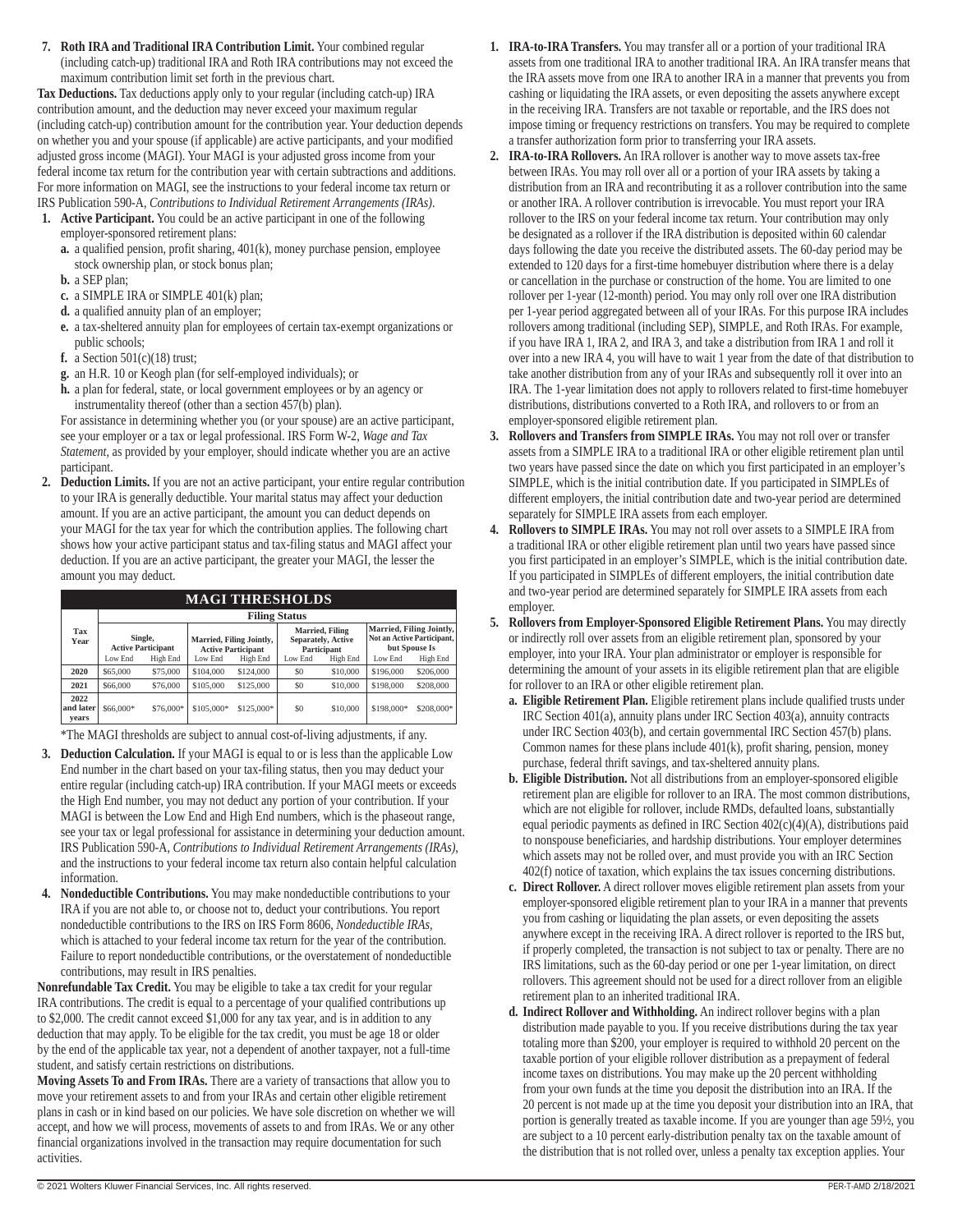distribution is only eligible to be contributed to an IRA during the 60 days following your receipt of a plan distribution. There may be exceptions to completing the rollover within 60 days. For example, exceptions for making a late rollover are available for rolling over the return of an improper tax levy as well as for rolling over qualified plan loan offset amounts. Generally, these exceptions permit amounts to be rolled over until the tax-filing due date of the year in which such amounts are, for example, returned or treated as distributed. Your decision to contribute the assets to the IRA as a rollover contribution is irrevocable. The one per 1-year limitation does not apply to rollovers from employer-sponsored eligible retirement plans. State withholding may apply to eligible rollover distributions.

- **e. Separate or Conduit IRA.** In certain cases, it may be to your benefit to make the rollover contribution into a separate or conduit IRA. Conduit IRAs can provide individuals with a means of tracking IRA assets from different sources, which may be subject to certain restrictions or favorable tax treatment.
- **6. Extension of the 60-Day Period.** The Secretary of the Treasury may extend the 60-day period for completing rollovers in certain situations such as casualty, disaster, or other events beyond the reasonable control of the individual who is subject to the 60-day period. The IRS also provides for a self-certification procedure for making a late rollover (subject to verification by the IRS) that you may use to claim eligibility for an extension with respect to a rollover into an IRA. It provides that we may rely on the certification provided by you in accepting and reporting receipt of a rollover contribution after the 60-day period (i.e., a late rollover) if we don't have actual knowledge that is contrary to the self-certification.
- **7. Traditional IRA to Employer-Sponsored Eligible Retirement Plans.** You may directly or indirectly roll over a taxable distribution from your IRA to an employersponsored eligible retirement plan which accepts rollover contributions. Nontaxable or nondeductible IRA assets may not be rolled over into employer-sponsored eligible retirement plans. You can generally roll over, to employer-sponsored eligible retirement plans, only the aggregate taxable balance in all of your traditional IRAs and SIMPLE IRAs. The one per 1-year limitation does not apply to these rollovers.
- **8. Transfers Due to Divorce.** Your former spouse, pursuant to a divorce decree or legal separation order, may transfer assets from your traditional IRA to his/her traditional IRA.
- **9. Repayment of a Qualified Reservist Distribution.** If you are a qualified reservist ordered or called to active duty after September 11, 2001 for more than 179 days (or for an indefinite period), and take an IRA distribution or take certain elective deferrals from an eligible retirement plan after September 11, 2001, and before the end of your active duty, you may make one or more contributions of these assets to your IRA within two years of the end of your active duty.
- **10. Repayment of a Qualified Birth or Adoption Distribution.** You may take a distribution of up to \$5,000 for a qualified birth or adoption within one year of the birth or from when the adoption is finalized. Such a distribution may be repaid to the IRA.

## **Movement of Assets Between Traditional and Roth IRAs.**

- **1. Traditional IRA to Roth IRA Conversions.** You may convert all or a portion of your traditional IRA assets to a Roth IRA. Your conversion assets (excluding prorated nondeductible contributions) are subject to federal income tax. Your conversion must be reported to the IRS. The 10 percent early-distribution penalty tax does not apply to conversions. If you elect to convert your assets using a rollover transaction, the 60-day rule applies. The one per 1-year limitation does not apply to conversions.
- **2. Traditional IRA and Roth IRA Recharacterizations.** You may recharacterize, or choose to treat all or a portion of your regular (including catch-up) traditional IRA contribution as a regular Roth IRA contribution. Similarly, you may recharacterize your regular (including catch-up) Roth IRA contribution as a regular traditional IRA contribution. A recharacterization election is irrevocable. You must complete a recharacterization no later than your federal income tax-filing due date, including extensions, for the year you make the initial contribution. If you timely file your federal income tax return, you may still recharacterize as late as October 15 for calendar year filers. Recharacterizations must occur by transfer, which means that the assets, adjusted for gains and losses on the recharacterized amount, must be transferred into another IRA. The recharacterized contribution is treated as though you deposited it into the second IRA on the same day you actually deposited it in the first IRA. Recharacterization transactions are reported to the IRS. The election to recharacterize may be completed on your behalf after your death. A written notice of recharacterization is required for recharacterization transactions.

**IRA Distributions.** You or, after your death, your beneficiary may take an IRA distribution, in cash or in kind based on our policies, at any time. However, depending on the timing and amount of your distribution you may be subject to income taxes or penalty taxes.

**1. Removal of Excess Contributions**. You may withdraw all or a portion of your excess contribution and attributable earnings by your federal income tax return due date, including extensions, for the taxable year for which you made the contribution. The excess contribution amount distributed will not be taxable, but the attributable earnings on the contribution will be taxable in the year in which you made the contribution and may be subject to the 10 percent early-distribution penalty tax. In certain situations, you may treat your excess as a regular (including catch-up) IRA contribution for the next year. If you timely file your federal income tax return, you may still remove your excess contribution, plus attributable earnings, as late as October 15 for calendar year filers.

- **2. Distributions of Unwanted IRA Contributions by Tax-Filing Date.** You may withdraw all or a portion of your regular (including catch-up) IRA contribution and attributable earnings in the same manner as an excess contribution. However, you cannot apply your unwanted contribution as a regular IRA contribution for a future year. The unwanted contribution amount distributed will not be taxable, but the attributable earnings on the contribution will be taxable in the year in which you made the contribution, and may be subject to the 10 percent early-distribution penalty tax. If you timely file your federal income tax return, you may still remove your unwanted contribution, plus attributable earnings, as late as October 15 for calendar year filers.
- **3. Distribution of Nondeductible and Nontaxable Contributions.** If any of your traditional IRAs or SIMPLE IRAs contain nondeductible contributions, rollovers of nontaxable distributions from employer-sponsored eligible retirement plans, or other nontaxable basis amounts, any distributions you take from any of your traditional IRAs or SIMPLE IRAs, that are not rolled over, will return to you a proportionate share of the taxable and nontaxable balances in all of your traditional IRAs and SIMPLE IRAs at the end of the tax year of your distributions. IRS Form 8606, *Nondeductible IRAs,* has been specifically designed to calculate this proportionate return. You must complete IRS Form 8606 each year you take distributions under these circumstances, and attach it to your tax return for that year to validate the nontaxable portion of your IRA distributions reported for that year.
- **4. Qualified Health Savings Account (HSA) Funding Distribution.** If you are an HSA eligible individual, you may elect to take a qualified HSA funding distribution from your IRA (not including ongoing SEP or SIMPLE IRAs) to the extent such distribution is contributed to your HSA in a trustee-to-trustee transfer. This amount is aggregated with all other annual HSA contributions and is subject to your annual HSA contribution limit. A qualified HSA funding distribution election is irrevocable and is generally available once in your lifetime. A testing period applies. The testing period for this provision begins with the month of the contribution to your HSA and ends on the last day of the 12th month following such month. If you are not an eligible individual for the entire testing period, unless you die or become disabled, the amount of the distribution made under this provision will be includable in gross income for the tax year of the month you are not an eligible individual, and is subject to a 10 percent penalty tax.
- **5. Qualified Charitable Distributions (QCD).** If you have attained age 70<sup>1</sup>/<sub>2</sub>, you may be able to make tax-free distributions directly from your IRA to a qualified charitable organization. However, you must track the amount of all deductible contributions made for tax years while age 70½ or older and then reduce the QCD claimed by those prior deductible contributions. Tax-free distributions are limited to \$100,000. Qualified charitable distributions are not permitted from an on-going SEP or SIMPLE IRA. Consult with your tax or legal professional regarding tax-free charitable distributions.

## **RMDs For You.**

- **1. After Age 72.** Your first RMD must be taken by April 1 following the year you attain age 72, which is your required beginning date (RBD). For tax years 2019 and earlier, the law required you to take your first RMD by April 1 following the year you attained age 70½. Second year and subsequent distributions must be taken by December 31 of each such year. An RMD is taxable in the calendar year you receive it.
- **2. Distribution Calculations.** Your RMD will generally be calculated by dividing your previous year-end adjusted balance in your IRA by a divisor from the uniform lifetime table provided by the IRS. This table is indexed to your age attained during a distribution year. This table is used whether you have named a beneficiary and regardless of the age or type of beneficiary you may have named. However, if for any distribution year, you have as your only named beneficiary for the entire year, your spouse, who is more than ten years younger than you, the uniform lifetime table will not be used. To calculate your RMD for that year you will use the ages of you and your spouse at the end of that year to determine a joint life expectancy divisor from the IRS's joint and last survivor table. This will be the case even if your spouse dies, or you become divorced and do not change your beneficiary, during that year. The fair market value of a qualifying longevity annuity contract (QLAC) is not included in the adjusted balance for RMD calculations.
- **3. Failure to Withdraw an RMD.** If you do not withdraw your RMD by its required distribution date, you will owe a 50 percent excess accumulation penalty tax on the amount not withdrawn. You can always take more than your RMD in any year but no additional amounts taken can be credited to a subsequent year's RMD.
- **4. Multiple IRAs.** If you have more than one traditional IRA or SIMPLE IRA you must calculate a separate RMD for each one. You may, however, take the aggregate total of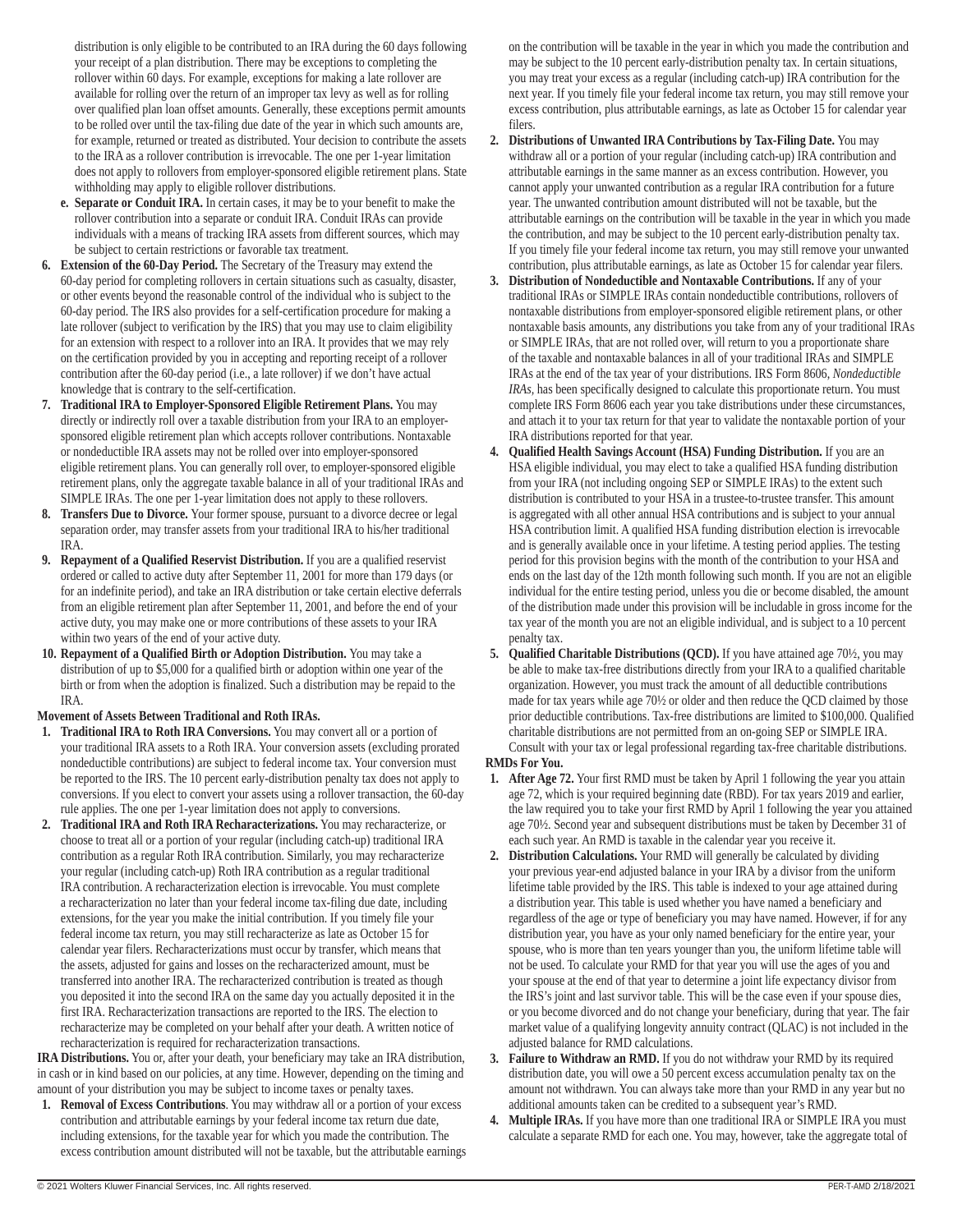your RMDs from any one or more of your personal traditional IRAs (including SEP IRAs) or SIMPLE IRAs.

- **5. No Rollovers of RMDs.** An RMD must be satisfied before you can roll over any portion of your IRA account balance. The first distributions made during a year will be considered RMDs and can be satisfied by earlier distributions from your other traditional IRAs or SIMPLE IRAs that are aggregated. Any RMD that is rolled over will be subject to taxation and considered an excess contribution until corrected.
- **6. Transfers of RMDs.** Transfers are not considered distributions. You can transfer any portion of your traditional IRA or SIMPLE IRA at any time during the year provided you satisfy your aggregate RMDs before the end of the distribution year.
- **7. Qualifying Longevity Annuity Contract (QLAC).** The fair market value of any QLAC you hold in this IRA is not included in determining your adjusted account balance when calculating your RMD. If however, you make an excess premium payment (premium payment that causes you to exceed the \$135,000 (as adjusted) or 25% of balance limitations) and the excess premium is returned to the non-QLAC portion of your IRA after the valuation date to determine the next year's RMD, such amount is added to the adjusted account balance used for the year of the return to calculate your RMD.

**RMDs For Your Beneficiaries.** You can designate specific individuals or other entities including, but not limited to, an estate, a trust, or a charitable organization—as your IRA death beneficiaries. The named beneficiaries that survive inherit any assets remaining in the IRA after your death. Different types of beneficiaries may have different options available.

- **1. Types of Beneficiaries.** The different types of beneficiaries are designated beneficiaries, eligible designated beneficiaries and those that are not designated beneficiaries. Different types of beneficiaries will have different rules—and in some cases options or elections—and distribution periods available.
- **2. Designated Beneficiary.** A designated beneficiary is any individual you name as a beneficiary who has an interest in your IRA on the determination date, which is September 30 of the year following the year of your death. Certain qualifying trusts can also be a designated beneficiary. For a qualifying trust to be a designated beneficiary, the qualifying trust beneficiaries must be designated beneficiaries.

If your beneficiary is a designated beneficiary who is not an eligible designated beneficiary, such beneficiary will have to follow the ten-year rule and is required to remove all assets from the IRA by December 31 of the tenth year following the year of your death.

- **3. Eligible Designated Beneficiary.** An 'eligible designated beneficiary' is a designated beneficiary who is: 1) the IRA owner's surviving spouse; 2) an IRA owner's minor child (through the age of majority); 3) disabled (as defined by law); 4) a chronically ill individual (as defined by law); or 5) an individual who is not more than 10 years younger than the IRA owner. Certain qualifying trusts can also be an eligible designated beneficiary. For a qualifying trust to be an eligible designated beneficiary, the qualifying trust beneficiaries must be eligible designated beneficiaries.
	- **a. Spouse Beneficiary.** Your spouse may have the option of distributing the IRA assets over a single life expectancy period or within ten years (the ten-year rule). Your spouse may alternatively choose to treat the entire interest (all of the account) of the IRA as his/her own IRA.

Under the single life expectancy, if your spouse is your only designated beneficiary on the determination date, or if there are multiple designated beneficiaries and separate accounting applies, he/she will use his/her age each year to determine the life expectancy divisor for calculating that year's RMD. If your spouse is the only designated beneficiary, or if there are multiple designated beneficiaries and separate accounting applies, and you die before your RBD, your surviving spouse can postpone commencement of his/her RMDs until the end of the year in which you would have attained age 72. If you die on or after your RBD, your surviving spouse will use the longer of his/her single life expectancy, determined each year after the year of death using his/her attained age, or your remaining single life expectancy determined in your year of death and reduced by one each subsequent year.

If your spouse chooses the ten-year rule, he/she is required to remove all assets from the IRA by December 31 of the tenth year following the year of your death.

If your spouse is the only designated beneficiary, or if there are multiple designated beneficiaries and separate accounting applies, he/she can treat your IRA as his/her own IRA after your death even if he/she had chosen one of the options above. This generally happens after any of your remaining RMD amount for the year of your death has been distributed.

Your spouse beneficiary can take a distribution of part or all of his/her share of your IRA and roll it over to an IRA of his/her own, less that year's RMD.

**b. Eligible Designated Beneficiary Who is Your Minor Child.** If your beneficiary is an eligible designated beneficiary who is your minor child, he/ she has the option of taking distribution of the IRA assets over a single life expectancy period or within ten years. However, upon reaching the age of majority, he/she must take out any

remaining interest in the IRA assets within ten years after such date. The age of majority is an issue determined by state law.

**c. Eligible Designated Beneficiary (Other than a Surviving Spouse or Minor Child).** If your beneficiary is an eligible designated beneficiary who is someone other than your surviving spouse or your minor child, he/she has the option of taking distribution of the IRA assets over a single life expectancy period or within ten years.

If such a beneficiary chooses the single life expectancy option to calculate his/her RMD, the life expectancy divisor used may depend on whether your death occurs before or on or after your RBD. If your death occurred before your RBD, the beneficiary uses his/her age at the end of the year following the year of death to determine the initial single life expectancy divisor and reduces this number by one for each following year's RMD calculation. However, if you die on or after your RBD, your beneficiary uses the longer of your remaining life expectancy, determined in your year of death and reduced by one in each subsequent year, or your beneficiary uses his/her life expectancy in the year following the year of your death, reduced by one for each subsequent year.

If such a beneficiary chooses the ten-year rule, he/she is required to remove all assets from the IRA by December 31 of the tenth year following the year of your death.

- **4. Not a Designated Beneficiary.** A beneficiary that is not a designated beneficiary includes a nonindividual that is an estate, charitable organization, or nonqualified trust. If your beneficiary is not a designated beneficiary and you die before your RBD, such a beneficiary is required to remove all assets from the IRA by December 31 of the fifth year following the year of your death (the five-year rule). If you die on or after your RBD, such a beneficiary must use your remaining single life expectancy to calculate the RMD. Your remaining single life expectancy divisor is determined in the year of your death using your age at the end of that year and then reducing the divisor by one for each subsequent year's calculation.
- **5. Beneficiary Determination.** Named beneficiaries who completely distribute their interests in your IRA, or completely disclaim their interests in your IRA under IRC Section 2518, will not be considered when designated beneficiaries are determined. Named beneficiaries who die after your death but before the determination date (September 30 of the year following the year of your death) will still be considered for the sake of determining the distribution period. If any named beneficiary that is not an individual, such as an estate or charity, has an interest in your IRA on the determination date, and separate accounting does not apply, your IRA will be treated as having no designated beneficiary (i.e., not a designated beneficiary).
- **6. Qualifying Trusts.** If you name a qualifying trust, which is defined in Treasury Regulation 1.401(a)(9)-4, Q&A 5, as your IRA beneficiary, the beneficiaries of the qualifying trust are treated as the beneficiaries of your IRA for purposes of determining the appropriate distribution period. A qualifying trust provides documentation of its beneficiaries to the trustee.
- **7. Successor Beneficiaries.** Our policy may allow your beneficiaries to name their own successor beneficiaries to your IRA. A successor beneficiary would receive any of your IRA assets that remain after your death and the subsequent death of your beneficiaries. Generally, the beneficiary will have to distribute all the remaining IRA assets within a ten-year period.
- **8. Separate Accounting (Multiple Beneficiaries).** Our policies may permit separate accounting to be applied to your IRA for the benefit of your beneficiaries. If permitted, separate accounting must be applied in accordance with Treasury Regulation  $1.401(a)(9)$ -8, Q&A 2 and 3. If there are multiple beneficiaries, a beneficiary is considered the only beneficiary of their share of the IRA assets if separate accounting applies. If separate accounting applies, the rules above apply based on the type of beneficiary (i.e., designated beneficiary, eligible designated beneficiary, not a designated beneficiary).
- **9. Qualifying Longevity Annuity Contract (QLAC).** The terms of a QLAC you hold in this IRA may or may not provide a death benefit. The QLAC may permit death benefits in the form of a life annuity or a return of premiums. If your QLAC has a return of premium feature as a death benefit, the premium returned to your beneficiary is the RMD amount if your death occurs after the RBD. The return of premium amount is the difference between the premiums paid for the QLAC and the amounts paid to you. The return of premium amount must be distributed to the beneficiary by the end of the calendar year following the year of death. If your death occurs before the RBD, a return of premium death benefit will be added to your IRA and must be taken in accordance with the beneficiary rules described earlier. If the death benefit under the terms of the QLAC is a life annuity, your beneficiary will receive annuity payments for life.

#### **Federal Income Tax Status of Distributions.**

**1. Taxation.** IRA distributions which are not rolled over will be taxed as income in the year distributed except for the portion of your aggregate SIMPLE IRA and traditional IRA distributions that represents your nondeductible contributions, nontaxable rollover amounts, or other nontaxable basis amounts. You may also be subject to state or local taxes and withholding on your IRA distributions.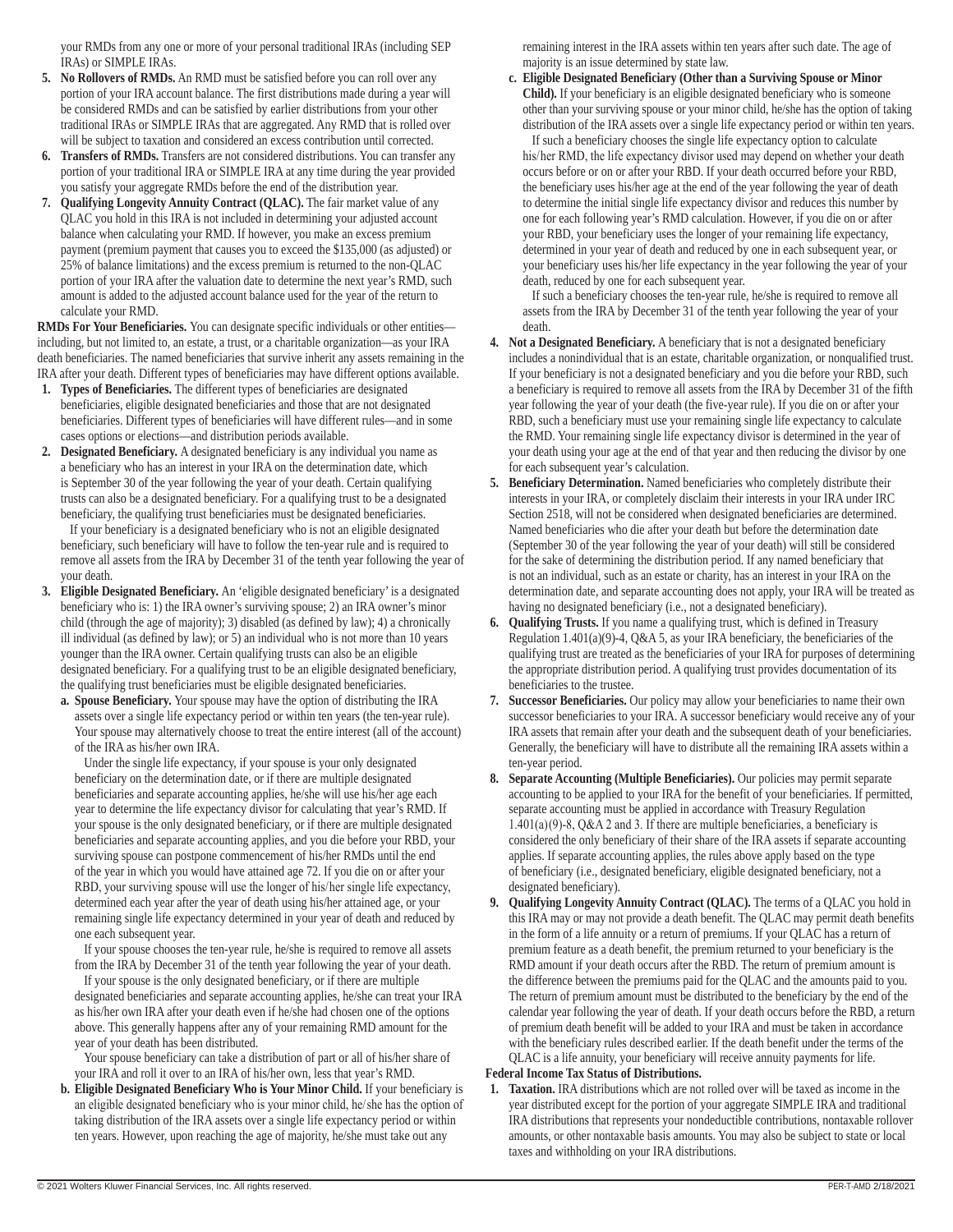- **2. Earnings.** Earnings, including gains and losses, on your IRA will not be subject to federal income taxes until they are considered distributed.
- **3. Ordinary Income Taxation.** Your taxable IRA distribution is usually included in gross income in the distribution year. IRA distributions are not eligible for special tax treatments, such as ten year averaging, that may apply to other employer-sponsored retirement plan distributions.

**Estate and Gift Tax.** The designation of a beneficiary to receive IRA distributions upon your death will not be considered a transfer of property for federal gift tax purposes. Upon your death, the value of all assets remaining in your IRA will usually be included in your gross estate for estate tax purposes, regardless of the named beneficiary or manner of distribution. There is no specific estate tax exclusion for assets held within an IRA. After your death, beneficiaries should pay careful attention to the rules for the disclaiming any portion of your IRA under IRC Section 2518.

**Federal Income Tax Withholding.** IRA distributions are subject to federal income tax withholding unless you or, upon your death, your beneficiary affirmatively elect not to have withholding apply. The required federal income tax withholding rate is 10 percent of the distribution. Upon your request for a distribution, by providing IRS Form W-4P or an appropriate substitute, we will notify you of your right to waive withholding or elect to have greater than 10 percent withheld.

**Annual Statements.** Each year we will furnish you and the IRS with statements reflecting the activity in your IRA. You and the IRS will receive IRS Forms 5498, *IRA Contribution Information*, and 1099-R, *Distributions From Pensions, Annuities, Retirement or Profit-Sharing Plans, IRAs, Insurance Contracts, etc*. IRS Form 5498 or an appropriate substitute indicates the fair market value of the account, including IRA contributions, for the year. IRS Form 1099-R reflects your IRA distributions for the year.

By January 31 of each year, you will receive a report of your fair market value as of the previous calendar year end. If applicable, you will also receive a report concerning your annual RMD.

**Federal Tax Penalties and IRS Form 5329.** Several tax penalties may apply to your various IRA transactions, and are in addition to any federal, state, or local taxes. Federal penalties and excise taxes are generally reported and remitted to the IRS by completing IRS Form 5329, *Additional Taxes on Qualified Plans (Including IRAs) and Other Tax-Favored Accounts*, and attaching the form to your federal income tax return. The penalties may include any of the following taxes:

- **1. Early-Distribution Penalty Tax.** If you take a distribution from your IRA before reaching age 59½, you are subject to a 10 percent early-distribution penalty tax on the taxable portion of the distribution. However, certain exceptions apply. Exceptions to the 10 percent penalty tax are distributions due to death, disability, first-time home purchase, eligible higher education expenses, medical expenses exceeding a certain percentage of adjusted gross income, health insurance premiums due to your extended unemployment, a series of substantially equal periodic payments, IRS levy, traditional IRA conversions, qualified reservist distributions, qualified birth or adoption distributions, and qualified HSA funding distributions. Properly completed rollovers, transfers, recharacterizations, and conversions are not subject to the 10 percent penalty tax.
- **2. Excess Contribution Penalty Tax.** If you contribute more to your IRA than you are eligible to contribute, you have created an excess contribution, which is subject to a 6 percent excise tax. The excise tax applies each year that the excess contribution remains in your IRA. If you timely file your federal income tax return, you may still remove your excess contribution, plus attributable earnings, as late as October 15 for calendar year filers.
- **3. Excess Accumulation Penalty Tax.** Any portion of a RMD that is not distributed by its deadline is subject to a 50 percent excess accumulation penalty tax. The IRS may waive this penalty upon your proof of reasonable error and that reasonable steps were taken to correct the error, including remedying the shortfall. See IRS Form 5329 instructions when requesting a waiver.

**Disaster Tax Relief and Repayment of a Qualified Disaster Distribution.** Subject to applicable law, individuals in certain federally declared disaster areas may be given the opportunity to take qualified disaster distributions without an early distribution penalty (e.g., for a qualified hurricane distribution). When these qualified disaster distributions are allowed, they are subject to any time periods as defined by law and, if multiple distributions

are made for the same event, are aggregated with distributions from other IRAs and eligible retirement plans up to prescribed limits (e.g., \$100,000). Typically, the qualified disaster distributions are included in gross income over a three tax year period or all in the year of distribution. In addition, an individual may be allowed three years after the date of receipt to repay all or part of the qualified disaster distribution without being subject to the one rollover per 1-year limitation or the 60-day requirement. Certain first-time homebuyer or hardship distributions may be eligible for repayment within a prescribed time period. For additional disaster area information and IRS guidance on associated tax relief, refer to IRS forms, notices and publications, or visit the IRS's web site at www.irs.gov /DisasterRelief.

#### **IMPORTANT DISCLOSURES**

- **1. I acknowledge receipt of a fee schedule applicable to the maintenance of this account.**
- **2. I acknowledge receipt of the IRA Disclosure Statement included in this packet which explains that certain charges and penalties may apply to my IRA, including penalties for certain withdrawals before age 591 /2.**
- **3. To help the government fight the funding of terrorism and money laundering activities, federal law requires all financial institutions, including broker-dealers, to obtain, verify**

**and record information that identifies each person who opens an account. When I open an account, I understand that you will ask for my name, address, date of birth and other information that will allow you to identify me. You may also ask to see my drivers license or other identifying documents.**

**4**. **Cetera Investment Services may retain agents to perform services related to this agreement, including tax reporting services.**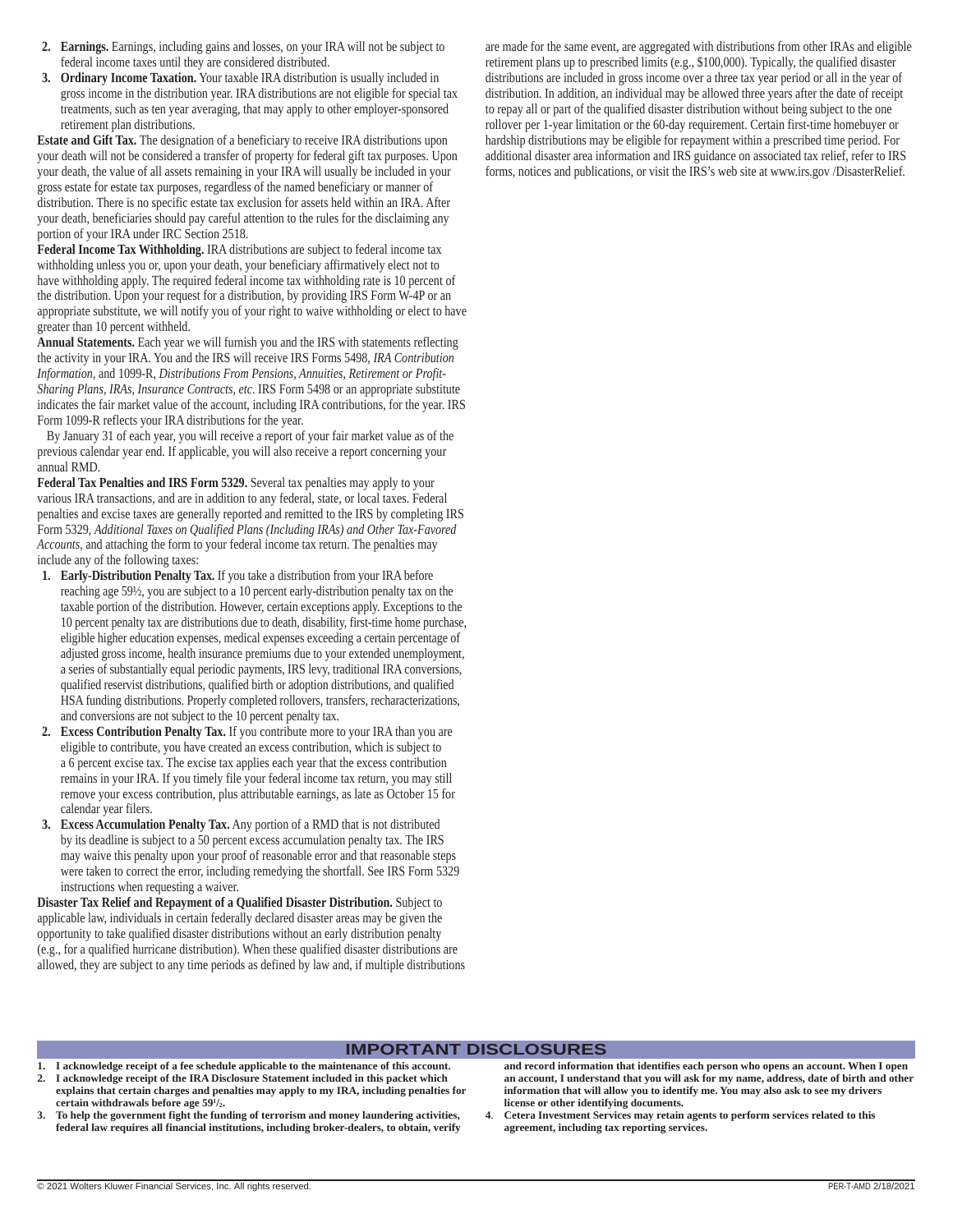

## DEPARTMENT OF THE TREASURY INTERNAL REVENUE SERVICE WASHINGTON, D.C. 20224

**TAX EXEMPT AND GOVERNMENT ENTITIES** DIVISION

**NOV 3 0 2012** 

Marcia S. Wagner, Esq. The Wagner Law Group 99 Summer Street, 13<sup>th</sup> Floor Boston, MA 02110

Re: Cetera Investment Services LLC

Dear Ms. Wagner:

Pursuant to provisions of a Power of Attorney and Declaration of Representative, or other proper authorization currently on file with the Internal Revenue Service. we are forwarding to you a copy of the Notice of Approval that was issued to your client, Cetera Investment Services LLC.

If you have any questions, please contact Darnell C. Hardy (Identification No. 1001492668) at (202) 283-9647.

Sincerely,

Carlton a. Waltons

Carlton A. Watkins, Manager **Employee Plans Technical Group 1** 

**Enclosure** Copy of Notice of Approval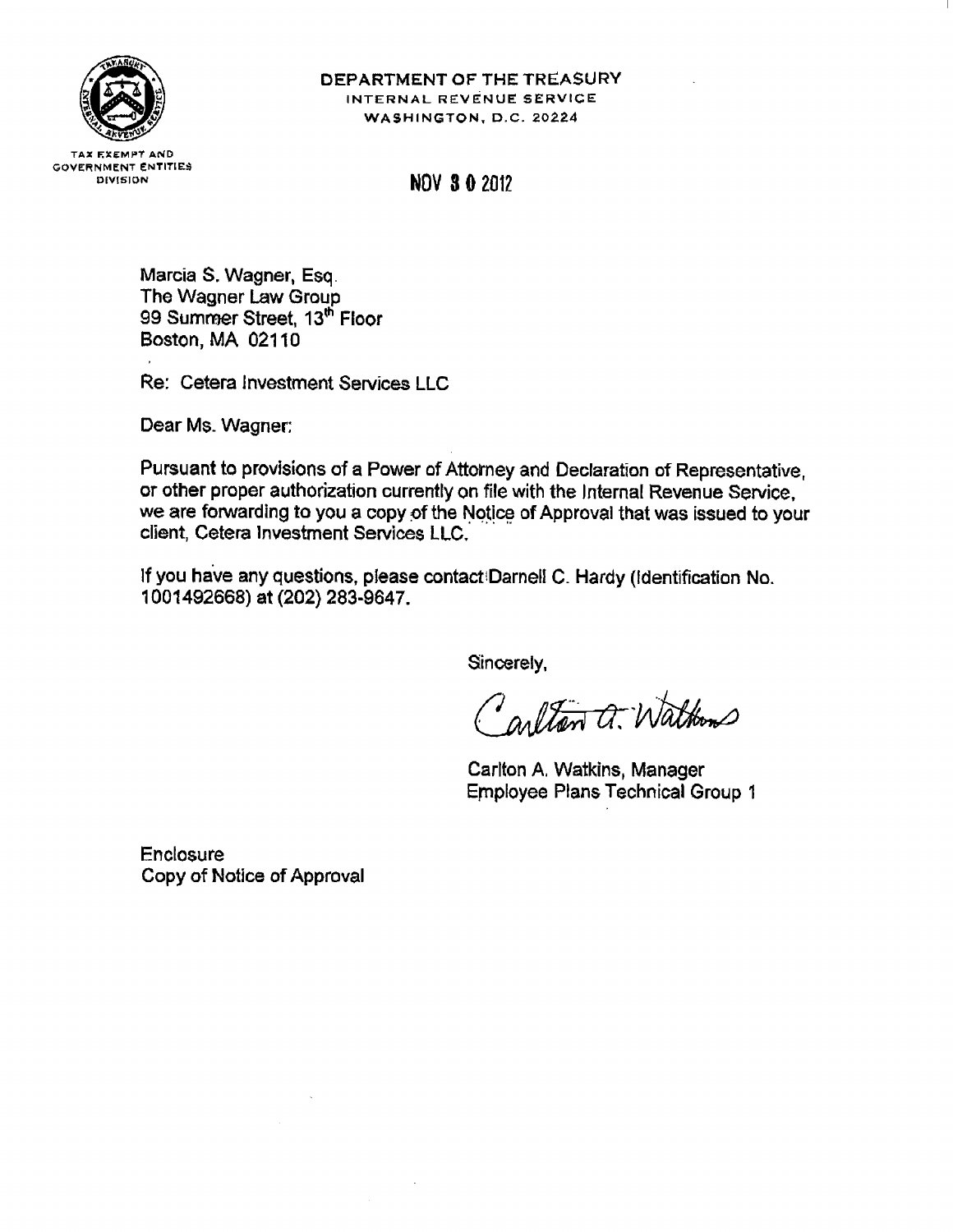

# DEPARTMENT OF THE TREASURY INTERNAL REVENUE SERVICE WASHINGTON, D.C. 20224

# **NOV 30 2012**

Cetera Investments Services LLC 400 First Street South St. Cloud, MN 56301

EIN Number: 41-148334

Ladies and Gentlemen:

In a letter dated October 1, 2012, as supplemented by information provided November 28 and 30, 2012, your authorized representative requested a written notice of approval that Cetera Investment Services LLC (the immediate successor to PrimeVest Financial Services, Inc.) may act as a passive nonbank custodian for plans qualified under section 401 and accounts described in section 403(b)(7), a passive nonbank trustee or nonbank custodian of individual retirement arrangements (IRAs) established under sections 408, 408A, and 530, and a passive nonbank custodian of eligible deferred compensation plans described in section 457(b).

Section 401(f)(1) of the Code provides that a custodial account shall be treated as a qualified trust under this section if such custodial account would, except for the fact it is not a trust, constitute a qualified trust under this section. Section 401(f)(2) provides that the custodian must be a bank (as defined in section 408(n)) or another person who demonstrates to the satisfaction of the Secretary that the manner in which such other person will hold the assets will be consistent with the requirements of section 401 of the Code. Section 401(f) also provides that in the case of a custodial account treated as a qualified trust, the person holding the assets of such account shall be treated as the trustee thereof.

Section 403(b)(7)(A) of the Code requires, in part, that for amounts paid by an employer to a custodial account to be treated as amounts contributed to an annuity contract for his employee, the custodial account must satisfy the requirements of section 401(f)(2). That section also requires, in order for the amounts paid by an employer to be treated as amounts contributed to an annuity contract for his employee, that the amounts are to be invested in regulated investment company stock to be held in the custodial account, and under the custodial account no such amounts may be paid or made available to any distributee before the employee dies, attains age 59 1/2, separates from service, becomes disabled (within the meaning of section  $72(m)(7)$ ), or in the case of contributions made pursuant to a salary reduction agreement (within the meaning of section 3121(a)(1)(D)), encounters financial hardship.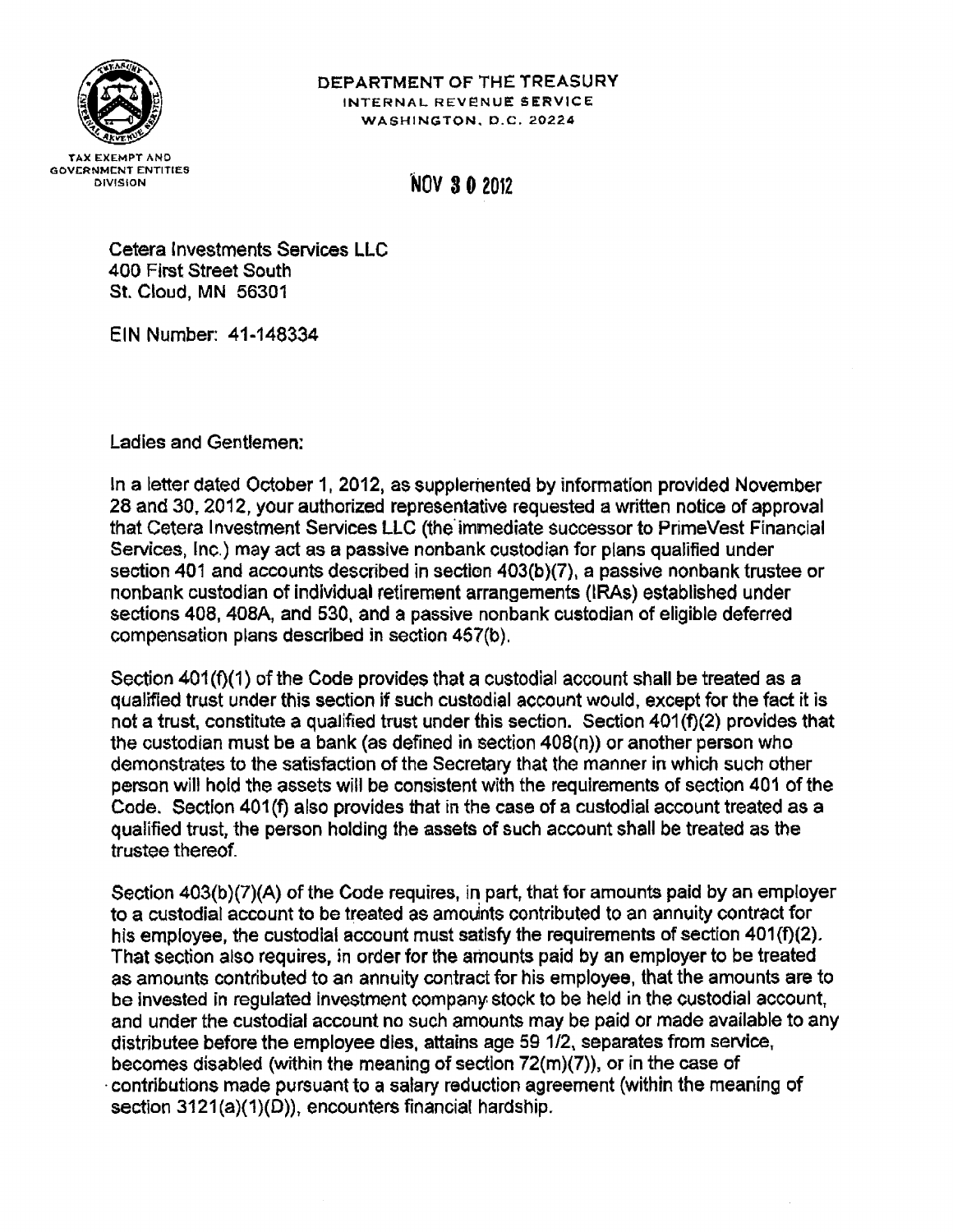Section 408(a)(2) of the Code requires that the trustee of an IRA be a bank (as defined in section 408(n) of the Code) or such other person who demonstrates to the satisfaction of the Secretary that the manner in which such other person will administer the IRA will be consistent with the requirements of section 408.

Section 408(h) of the Code provides that a custodial account shall be treated as a trust under this section if the assets of such account are held by a bank (as defined in subsection (n)) or another person who demonstrates to the satisfaction of the Secretary that the manner in which such other person will administer the account will be consistent with the requirements of this section, and if the custodial account would, except for the fact that it is not a trust, constitute an IRA described in subsection (a). Section 408(h) also provides that, in the case of a custodial account treated as a trust by reason of the preceding sentence, the custodian of such account shall be treated as the trustee thereof.

Section 408A of the Code provides, in general, that a Roth IRA shall be treated in the same manner as an individual retirement plan. Section 7701(a)(37)(A) defines an individual retirement plan as an individual retirement account described in section 408.

Section 530(b)(1)(B) of the Code (dealing with Coverdell education savings accounts) requires that the trustee of such an account be a bank (as defined in section  $408(n)$ ) or another person who demonstrates to the satisfaction of the Secretary that the manner in which that person will administer the trust will be consistent with the requirements of this section or who has so demonstrated with respect to any individual retirement plan.

Section 530(g) of the Code (dealing with Coverdell education savings accounts) provides that a custodial account shall be treated as a trust if the assets of such account are held by a bank (as defined in section 408(n)) or another person who demonstrates, to the satisfaction of the Secretary, that the manner in which he will administer the account will be consistent with the requirements of this section, and if the custodial account would, except for the fact that it is not a trust, constitute an account described in subsection (b)(1). For purposes of title 29, the Code, in the case of a custodial account treated as a trust by reason of the preceding sentence, the custodian of such account shall be treated as the trustee thereof.

Section VII of Notice 98-8, 1998-4 I.R.B. 6 (guidance relating to the requirements applicable to eligible deferred compensation plans described in section 457(b) of the Code), provides, in pertinent part, that for purposes of the trust requirements of section  $457(g)(1)$ , a custodial account will be treated as a trust if the custodian is a bank, as described in section 408(n), or a person who meets the nonbank trustee requirements of section VIII of this notice, and the account meets the requirements of section VI of this notice, other than the requirement that it be a trust. Section VIII provides that the custodian of a custodial account may be a person other than a bank only if the person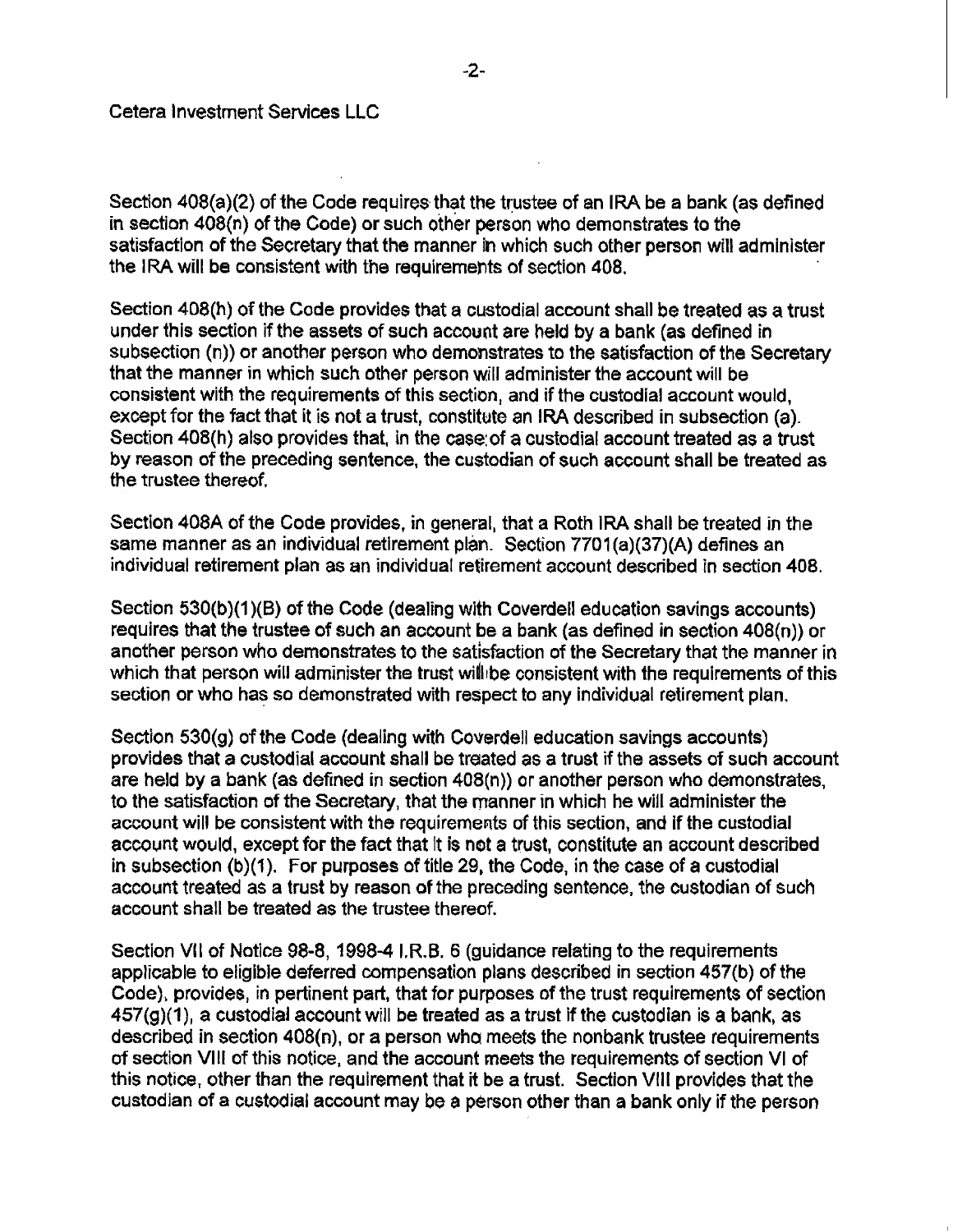demonstrates to the satisfaction of the Commissioner that the manner in which the person will administer the custodial account will be consistent with the requirements of section 457(g)(1) and (g)(3) of the Code. To do so, the person must demonstrate that the requirements of paragraphs (2)-(6) of section 1.408-2(e) of the regulations relating to nonbank trustees will be met.

Section 1.408-2(e) of the regulations contain the requirements that such other person must comply with in order to act as trustee or custodian, for purposes of sections 220. 401(f), 403(b)(7), 408(a)(2), 408(h), 408A, 457(b) and 530 of the Code. One of the requirements of section 1.408-2(e) states that such person must file a written application with the Commissioner of the Internal Revenue Service demonstrating, as set forth in that section, its ability to act as a trustee or custodian.

Based on all the information submitted to this office and all the representations made in the application, we have concluded that Cetera Investment Services LLC meets the requirements of section 1.408-2(e) of the regulations and, therefore, is approved to act as a passive nonbank custodian for plans qualified under section 401 and accounts described in section 403(b)(7), a passive nonbank trustee or nonbank custodian of individual retirement arrangements (IRAs) established under sections 408, 408A, and 530, and a passive nonbank custodian of eligible deferred compensation plans described in section 457(b).

This letter authorizes Cetera Investment Services LLC to act as a passive nonbank trustee or custodian. When Cetera Investment Services LLC acts as a passive nonbank trustee or custodian (within the meaning of section 1.408-2(e)(6)(i)(A) of the regulations), it is authorized only to acquire and hold particular investments specified by the trust instrument or custodial agreement. It may not act as a passive trustee or custodian if under the written trust instrument or custodial agreement it has discretion to direct investments of the trust (or custodial) funds.

This letter while authorizing Cetera Investment Services LLC to act as a trustee or custodian does not authorize it to pool accounts in a common investment fund (other than a mutual fund) within the meaning of section 1.408-2(e)(5)(viii)(C) of the regulations. Cetera Investment Services LLC may not act as a trustee or custodian unless it undertakes to act only under trust instruments or custodial agreements that contain a provision to the effect that the grantor is to substitute another trustee or custodian upon notification by the Commissioner that such substitution is required because Cetera Investment Services LLC has failed to comply with the requirements of section 1.408-2(e) of the regulations or is not keeping such records, or making such returns or rendering such statements as are required by forms or regulations. For example, one such form is Form 990-T for IRAs that have \$1000 or more of unrelated business taxable income that is subject to tax by section 511(b)(1) of the Code.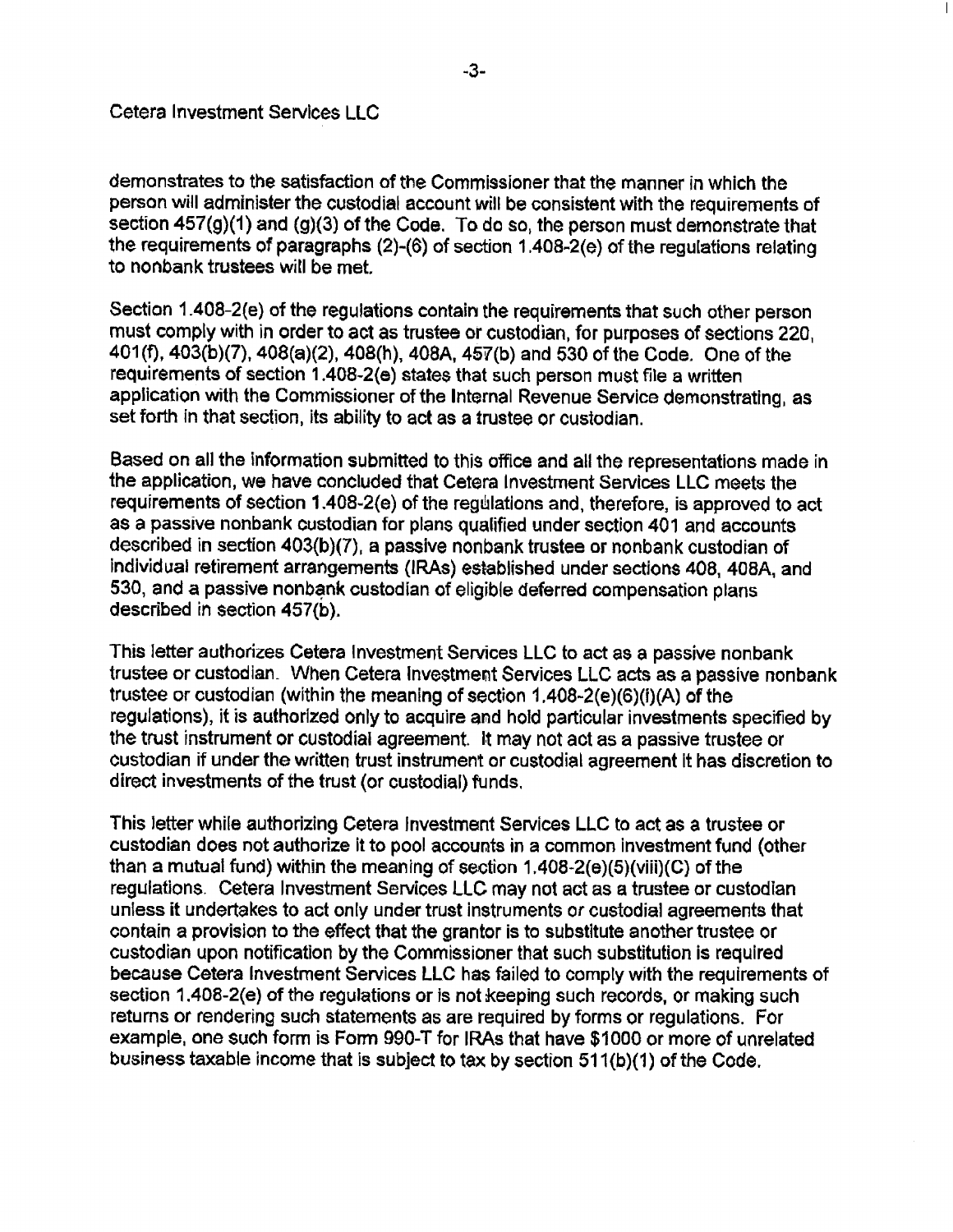Cetera Investment Services LLC is required to notify the Internal Revenue Service Commissioner, TE/GE, Attn: T:EP:RA, P.O. Box 27063, McPherson Station, Washington, D.C. 20038, in writing, of any change which affects the continuing accuracy of any representations made in its application. Further, the continued approval of Cetera Investment Services LLC to act as a passive nonbank custodian for plans qualified under section 401 and accounts described in section 403(b)(7), a passive nonbank trustee or nonbank custodian of individual retirement arrangements (IRAs) established under sections 408, 408A, and 530, and a passive nonbank custodian of eligible deferred compensation plans described in section 457(b) is contingent upon the continued satisfaction of the criteria set forth in section 1.408-2(e) of the regulations.

This Notice of Approval is not transferable to any other entity. An entity that is a member of a controlled group of corporations, within the meaning of section 1563(a) of the Code, may not rely on an approval letter issued to another member of the same controlled group. Furthermore, any entity that goes through an acquisition, merger, consolidation or other type of reorganization may not necessarily be able to rely on the approval letter issued to such entity prior to the acquisition, merger, consolidation or other type of reorganization. Such entity may have to apply for a new notice of approval in accordance with section 1.408-2(e) of the regulations.

This Notice of Approval constitutes a notice that Cetera Investment Services LLC may act as a passive nonbank trustee or custodian for plans qualified under section 401 and accounts described in section 403(b)(7), a passive nonbank trustee or nonbank custodian of individual retirement arrangements (IRAs) established under sections 408, 408A, and 530, and a passive nonbank trustee or custodian of eligible deferred compensation plans described in section 457(b) and does not bear upon its capacity to act as a trustee or custodian under any other applicable law. This is not an endorsement of any investment. The Internal Revenue Service does not review or approve investments or recommend retirement plans.

This Notice of Approval is effective as of the date of this letter and will remain in effect until withdrawn by Cetera Investment Services LLC or revoked by the Service. This notice of approval does not authorize Cetera Investment Services LLC to accept any fiduciary account before this notice becomes effective.

In accordance with the power of attorney on file in this office, a copy of this letter is being sent to your authorized representatives.